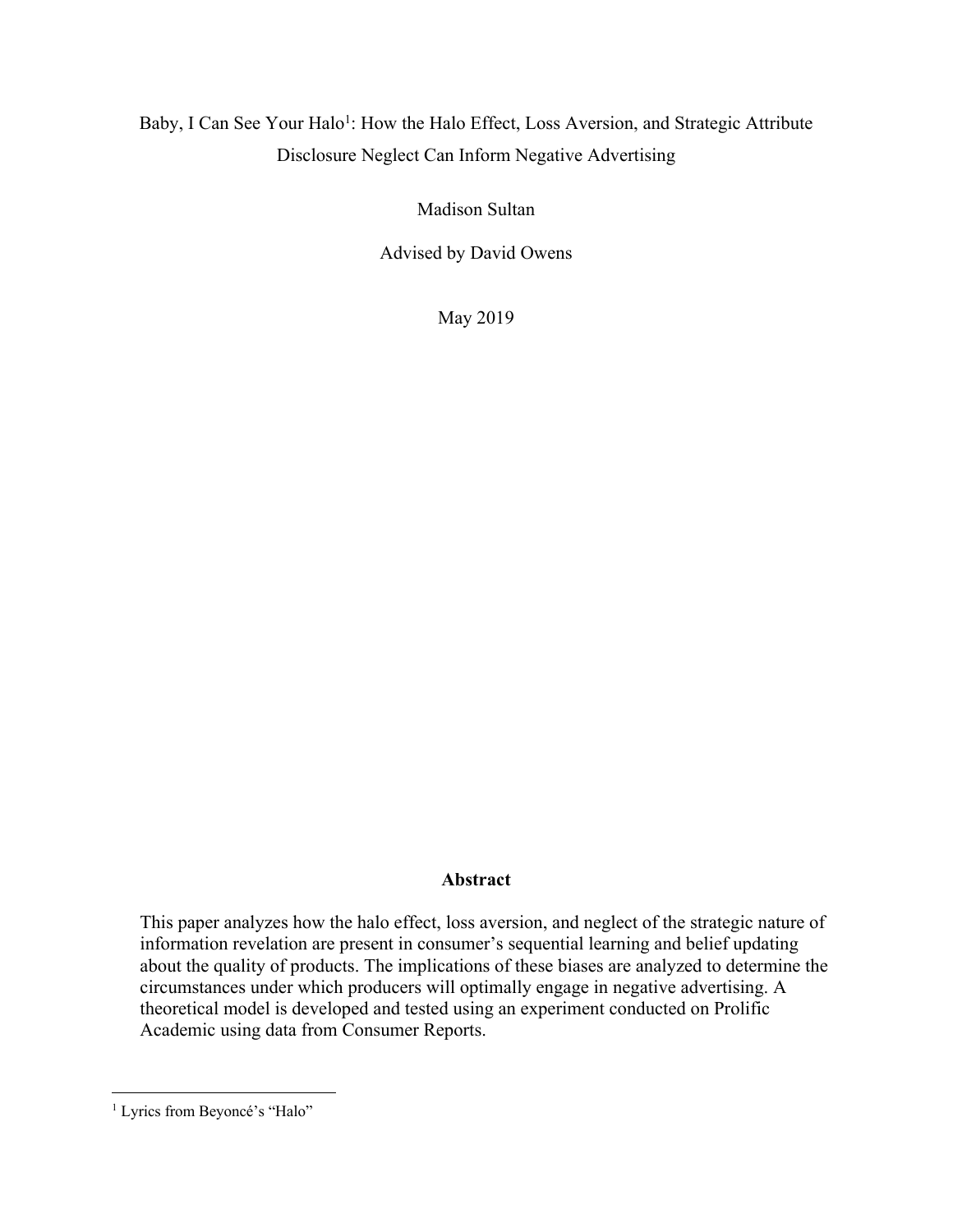# 1. Introduction

The practice of negative political campaigning, or emphasizing the negative traits of competitors versus positive traits about oneself, has been a popular political campaign tactic for decades (Fridkin & Kenney, 2004) and the popularity has increased recently. A study done at Wesleyan University found that 48% of all campaign advertisements for the 2018 election cycle were negative with a 61% increase in the number of negative advertisements compared to the midterm elections in 2014 (Rubenstein, 2018). Numerous studies have examined this trend and how it affects various political outcomes such as voter turnout and the probability of being elected (Barton, Castillo, & Petrie, 2016; Fridkin & Kenney, 2004; Landi, 2004; Lau, Sigelman, & Rovner, 2015). From this research, the effects of negative campaigning are well documented.

In comparison, the use of negative advertising, the equivalent of negative campaigning in consumer goods, has been studied much less. However, this technique is still used in marketing. For instance, during the 2019 Superbowl, Bud Light gained publicity for a series of television advertisements and accompanying billboards which simply claimed "Coors Light uses corn syrup" ("MillerCoors sues Anheuser-Busch over corn syrup ads," 2019). Given the controversy this sparked, an academic study which isolates the potentially relevant variables can help to better understand why a brand this prominent might have the incentive to use this advertising strategy.

This paper will begin to explore this question by experimentally comparing the effectiveness of revealing information about the quality of one's own product traits versus information about the traits of a competitor's product. Additionally, it incorporates a theoretical model and experiment which test how consumers re-evaluate their judgements about products as they learn new information about how its various traits have been rated. The evidence found supports

2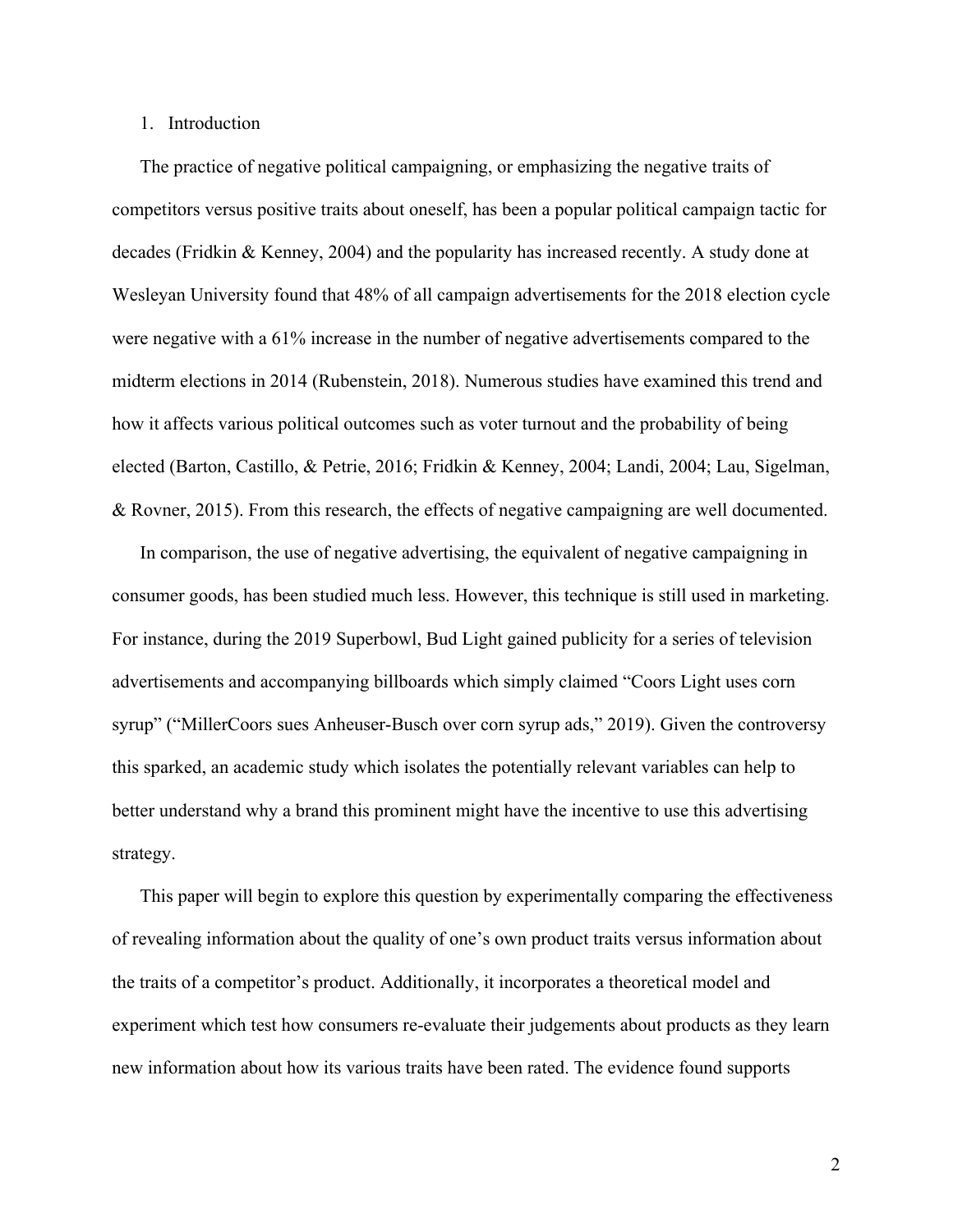hypotheses that consumers tend to overestimate the correlation between a products' traits and that they fail to understand the strategy behind a firm's use of negative advertising.

#### 2. Literature Review

a. Halo Effect

The halo effect is a phenomenon where people tend to think that the separate traits that characterize a person or an object are more related than they are in actuality. First coined by Edward Thorndike, it has traditionally been studied in the field of psychology when raters make subjective judgements about the personality, attributes, and general merits of other people. Thorndike found that they tended to "think of the person in general as rather good or rather inferior and to color the judgements of the qualities by this general feeling" (Thorndike, 1920, p. 25). This theory involves the overall quality or some other particularly prominent attribute of a subject influencing the processing of information about, and subsequent judgments of, their other separate traits. For instance, a number of papers have found that when people have been pretested to be attractive, they are rated as more intelligent when they produce identical work to those who are unattractive (Landy & Sigall, 1974), they are perceived to be better political candidates (Verhulst, Lodge, & Lavine, 2010), and they are expected to have more social personalities and live better lives (Dion, Berscheid, & Walster, 1972).

However, there is a clear potential issue to these measures of the halo effect—what if these traits are in fact highly related? When the method of analysis is to simply measure the correlation amongst ratings, it is unclear if there is truly an error being made or if this correlation in ratings is an accurate reflection of the correlation amongst the traits. Later literature recognized this problem and began to differentiate between the true relationship amongst traits, known as the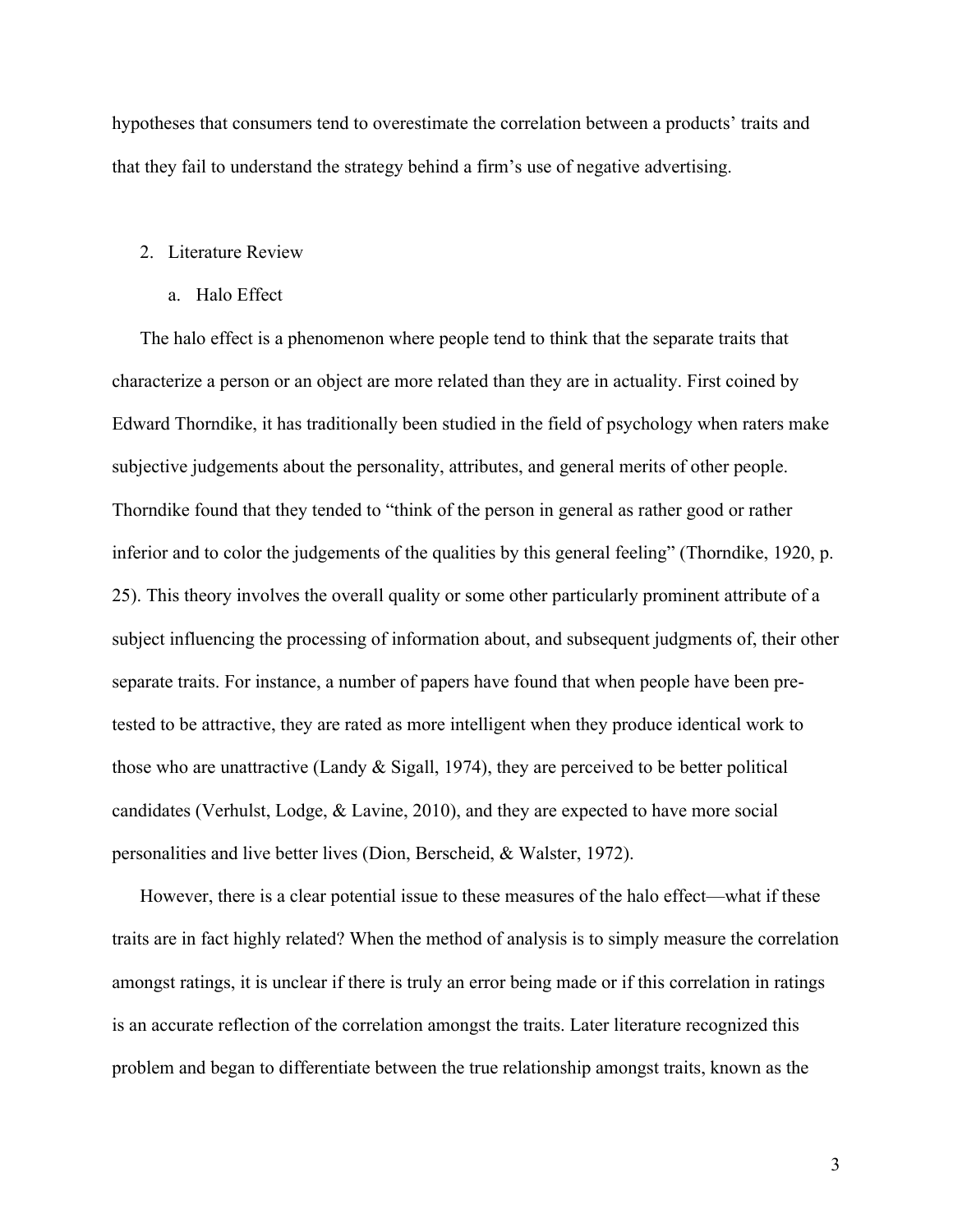valid halo, and the extent to which the ratings of the traits are correlated beyond the true relationship, or the invalid halo (Cooper, 1981).

To differentiate between these, researchers often will experimentally manipulate traits to be independent of one another. For instance, in one study, male respondents were asked to rate the quality of an essay. Before reading it, they were given a fabricated biography of the author which included a photo. Some respondents received a photo of a women who was pre-rated to be attractive, some of a woman who was pre-rated as unattractive, and some received no photo at all (but still received the biography). Despite reading *identical* essays, those who were shown an attractive author rated the essay as significantly better than those who received no photo, and those shown an unattractive author rated the author as significantly worse. In this case, despite the author's attractiveness being completely independent of the quality of the essay, it still had a significant effect on this rating (Landy & Sigall, 1974).

However, just as was true in the earlier examples, this experiment also was examining how one subjective trait judgement (attractiveness of the author), influenced another subjective trait judgement (quality of the essay). This paper will strengthen the literature on the halo effect by examining how the knowledge of the quality of a trait that has been objectively rated influences expectations about the quality of another objectively rated trait. Additionally, most of the literature has focused on how the perception of one trait influences the perception of another, and this paper will examine how the knowledge of one trait influences *expectations* of an unknown trait. More specifically, it predicts that consumers will systematically overestimate the value of unknown traits for products that perform well in known traits and underestimate them for those that perform poorly.

b. Reference-Dependence and Loss Aversion

4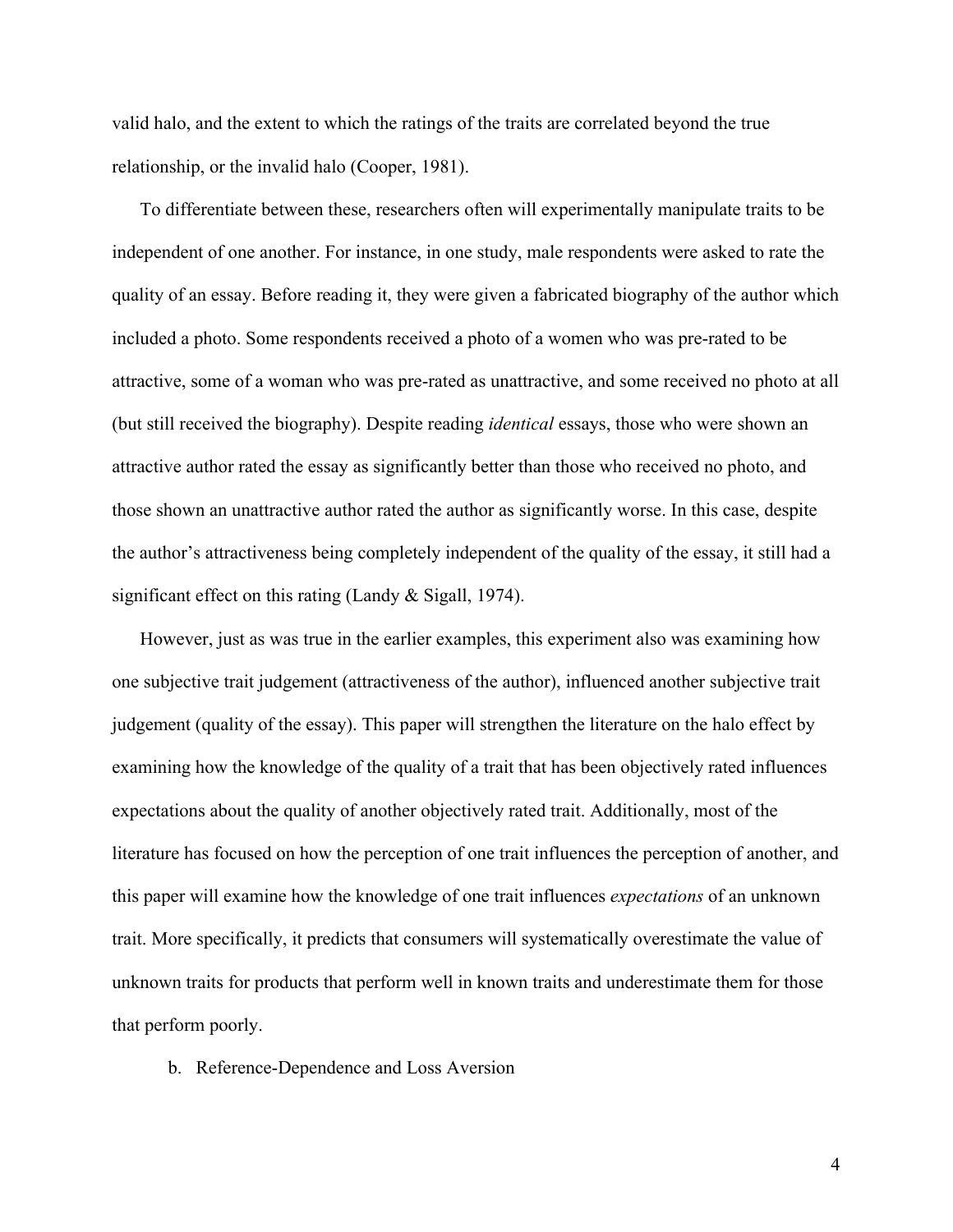If the halo effect occurs, then following the revelation of the quality of one of a product's traits, consumers may form biased expectations about the quality of its other traits. If the true values of these traits are later revealed, the relationship between these expectations and the revealed value could influence perceptions of the product overall as theorized by Daniel Kahneman and Amos Tversky's Prospect Theory.

This model proposes that when consumers evaluate a choice, they may not only care about the final information they have about this option, but also about the expectations they had throughout the process of learning about it. For instance, consider someone choosing which college to attend. Based on their knowledge of a school's extremely low acceptance rate, suppose that they expected that college would have the best Economics department in the country. If they later discovered that it actually had the second-best department, they might be disappointed in this information and might be less likely to attend the school, even if they would have been more than happy to attend the second-best department if this expectation had not been set. In short, options are often considered subject to a reference point (Kahneman & Tversky, 1979) which can be determined by many different things such as the endowment of peers or a personal former endowment, but this paper involves reference points formed based on expectations of the value. Existing literature has shown that expectations do serve as reference points when considering prices (Kalwani, Yim, Rinne, & Sugita, 1990) and the quality of an item (Hardie, Johnson, Peter, & Fader, 2007) as proposed in the seminal paper "A Model of Reference-Dependent Preferences" (Kőszegi & Rabin, 2006).

Prospect theory also proposes that when someone has more of an asset than their reference point, they are in the "domain of gains" and when they have less than this value, they are in the "domain of losses. Movement into the domain of losses decreases expected utility and movement

5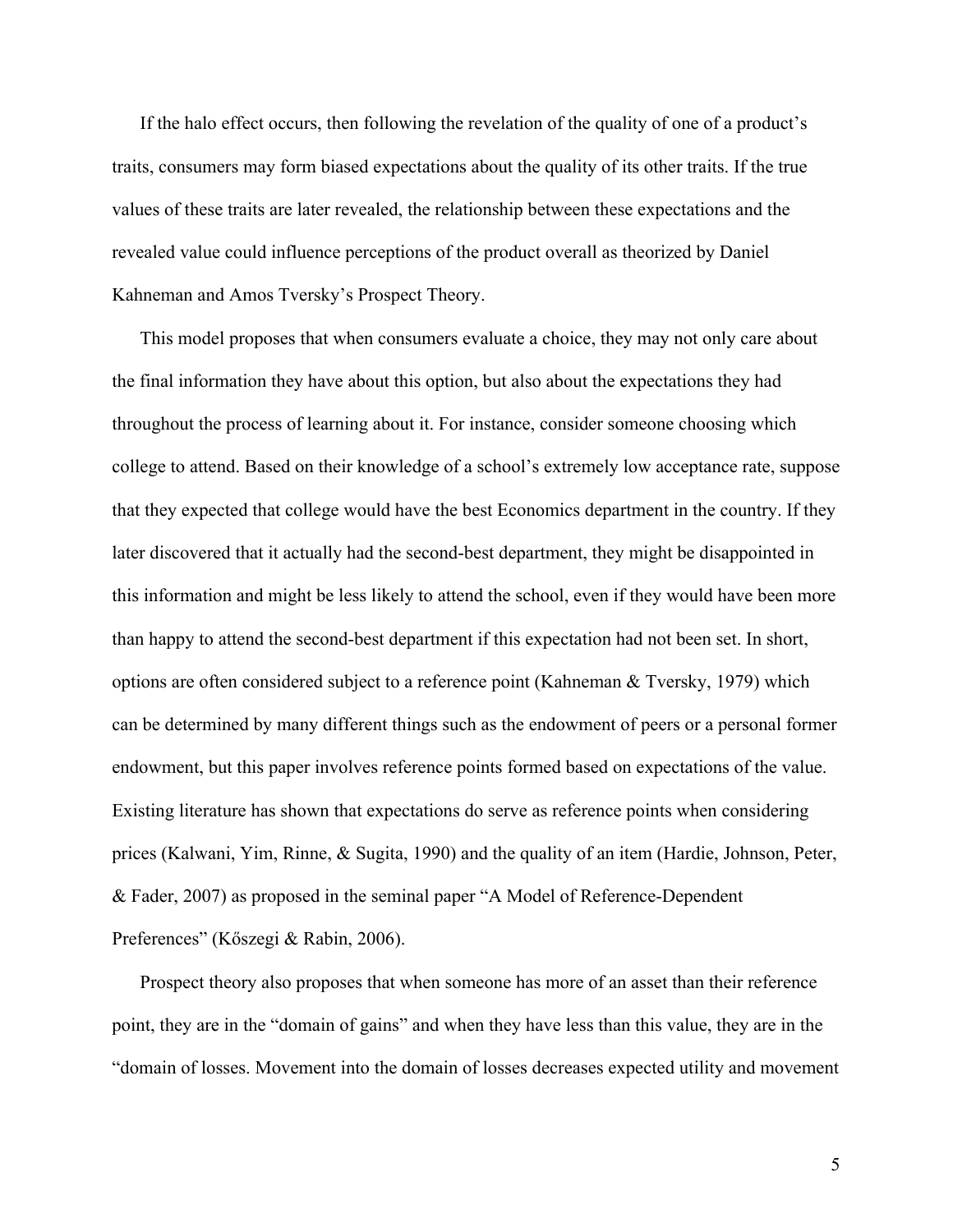into the domain of gains decreases expected utility. Additionally, the impact is greater in absolute value for movement into the domain of losses than for movement into the domain of gains (Kahneman & Tversky, 1979). This paper uses reference-dependence and loss aversion and theorizes that when information is revealed that does not meet expectations, the negative impact is greater in magnitude than the positive impact of information that exceeds expectations by an equivalent amount. This provides some motivation for why a firm may want to engage in negative advertising to disparage their competitor as opposed to positive advertising about their own product.

# a. Strategic Attribute Disclosure Neglect

Finally, when firms decide what information to highlight, they are strategically disclosing some details while strategically withholding others. Therefore, when presented with information, consumers can make inferences about the unknown information by examining what the firm's objective is for this disclosure. However, numerous experiments have found that consumers ignore the selection bias present in strategically disclosed information (Brown & Fragiadakis, 2018; Deversi, Ispano, & Schwardmann, 2018; Koehler & Mercer, 2009).

This paper adds to the literature by examining if this bias occurs when consumers are aware that the producer could have revealed information about themselves or their competitor. It theorizes that similarly to the above scenarios, consumers will not properly factor in the method by which they learned information and will therefore neglect to learn from the information that was strategically withheld from them. This literature along with that on the halo effect, reference-dependent preferences, and loss aversion develop the following model.

## 3. Theoretical Framework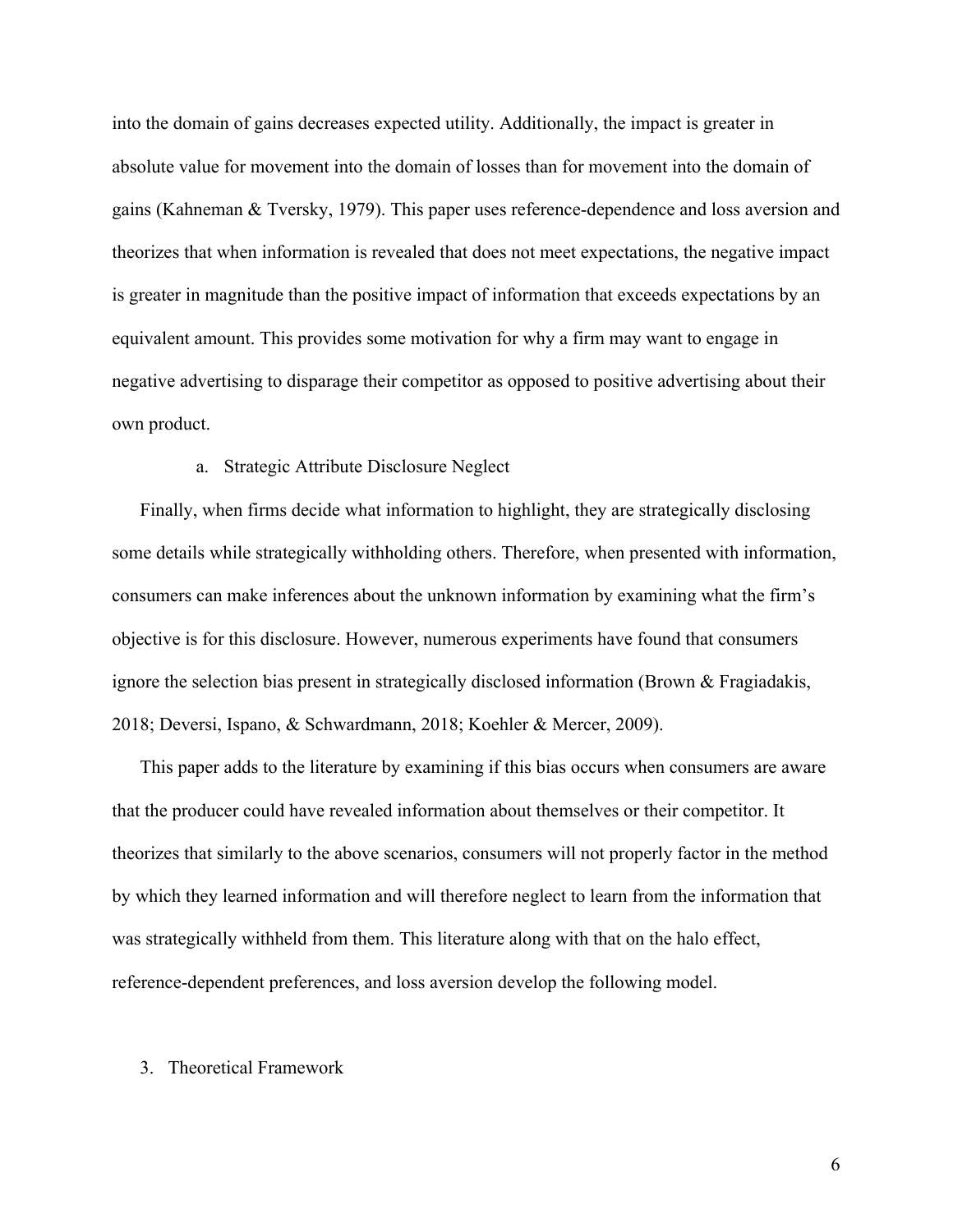#### a. Overview

This game examines a situation where there are two products, X and Y, that are characterized by two separable traits, A and B, and each of the products' traits have been randomly assigned a true quality rating by nature. The firms that produce X and Y know the true value of A and B for both products. Consumers have prior beliefs about the distribution of these ratings for the entire category of products that X and Y are a part of, but they do not initially know any differentiating information about the ratings of  $X$  and  $Y$  specifically. In stage 1, the true value of A for both X and Y is then revealed to the consumer, and they update their beliefs about the rating of B based on their impression of the correlation between the quality ratings of A and B. They also form opinions about the overall quality of the products. In stage 2, suppose the producer of product X knows the true rating of B for both X and Y and is then given the opportunity to reveal one of these values to the consumer. Since the overall evaluations of the products depend on the consumer's knowledge and expectations of the products' traits, the producer will reveal whichever trait value maximizes the probability that the overall evaluation of X will be greater than the overall evaluation of Y. Following this revelation, the consumer then re-evaluates their beliefs about the value of b for the unrevealed product and then produces an overall evaluation of both products.

## b. Halo Effect

Let the consumer's prior belief about the distribution for trait A for the entire category of products be  $f_A(a)$  and their prior belief about the distribution for trait B be  $f_B(b)$ . Therefore, their prior expectation is that any given product in that category has a true value of A equal to  $E(f_A(a))$  and a true value of B equal to  $E(f_B(b))$ . Then, following the revelation that for product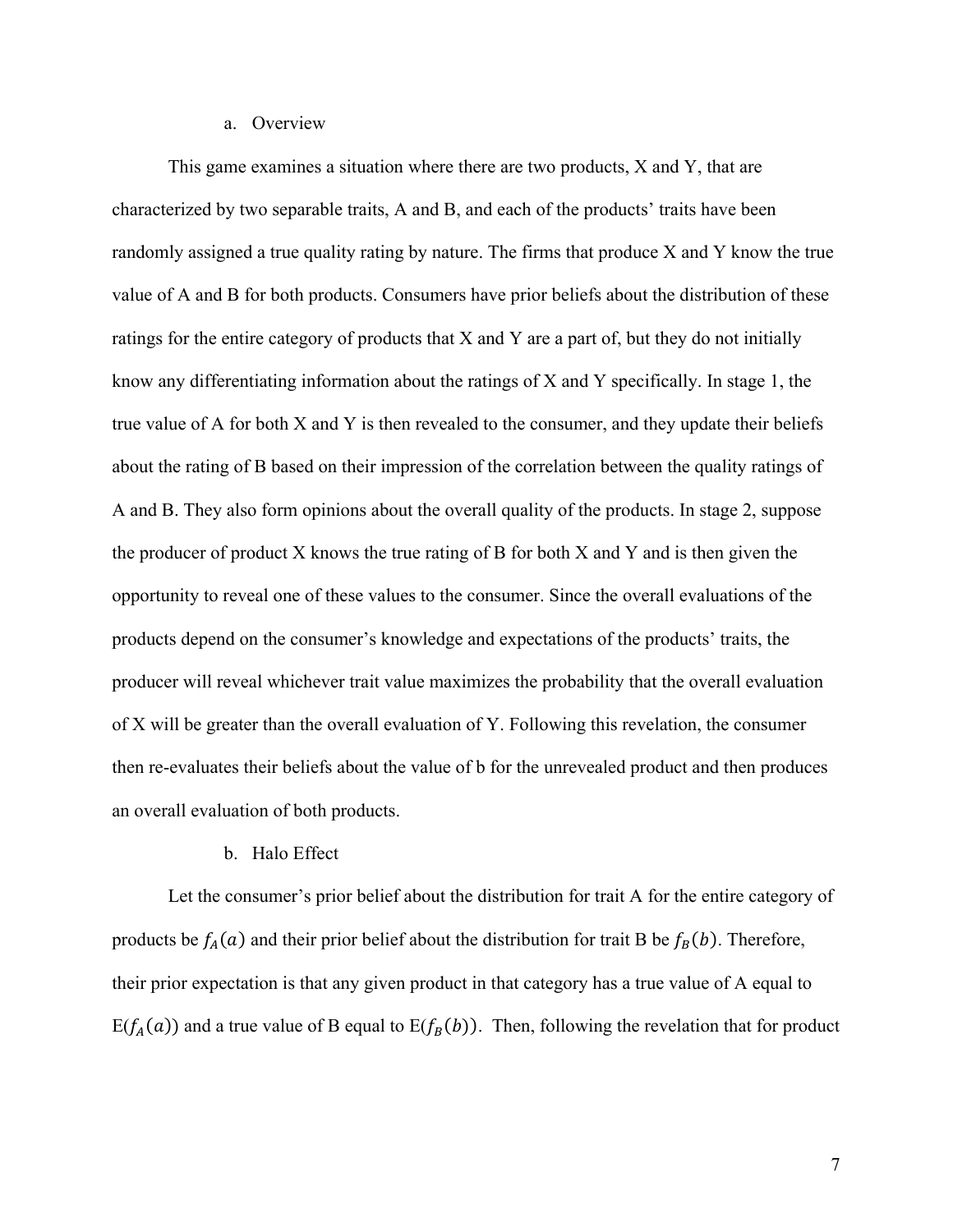X, the true value of A is  $a_X$ , the consumers will update their beliefs about the true quality of B following Bayes' posterior probability model (Larsen & Marx, 2017):

$$
f_{B|A=a_X}(b) = \frac{f_B(b_X) * f_{A|B=b_X}(a_X)}{\int_{-\infty}^{\infty} f_A(a_X)} \quad (1)
$$

However, if consumers are biased by the halo effect, then they will believe that the traits are more closely related than is true in actuality. Therefore, in their probability estimates, they are overweighting the connection between traits,  $f_{A|B=b_X}(a_X)$  and underweighting their prior beliefs about the distribution of B alone,  $f_B(b_X)$ . As such, their biased beliefs,  $f_{B|A=a_X}(b)$ , about the quality of B following the revelation of  $a_x$  is:

$$
f_B|_{A=a_X}(b) = \frac{f_B(b_X) * g(f_{A|B=b_X}(a_X))}{\int_{-\infty}^{\infty} f_A(a_X)} \quad (2)
$$

where  $g(\cdot)$  is some function that inflates  $f_{A|B=b_X}$  when  $a_X$  is relatively high and deflates  $f_{A|B=b_X}$  when  $a_X$  is relatively low. Therefore, their estimations about the quality of B will be biased towards the information they learned about the quality of A.

## c. Reference-Dependence and Loss Aversion

If consumer's exhibit reference-dependent preferences, then their overall evaluations of the products will not only be affected by their knowledge about the traits that characterize it, but also by how this information compares to their expectations of it. Additionally, loss aversion predicts that the disappointment of information falling below expectations will have a greater effect on the overall rating in absolute value than when information is pleasantly above expectations. Therefore, their overall rating for product  $X$  in stage 1 can be modeled as:

*OverallRating*<sup>X</sup><sub>1</sub> = 
$$
a_X + E(b_X)_1 + v(a_X | E(a_X)_0) + v(E(b_X)_1 | E(b_X)_0)
$$
 (3)

where  $v(i|j)$  is the generic function defined as

$$
v(i|j) = \begin{cases} \ln((i-j)+1) \text{ for } i \ge j \\ -\eta(\ln(-(i-j)+1)) \text{ for } i \le j \end{cases}
$$
(4)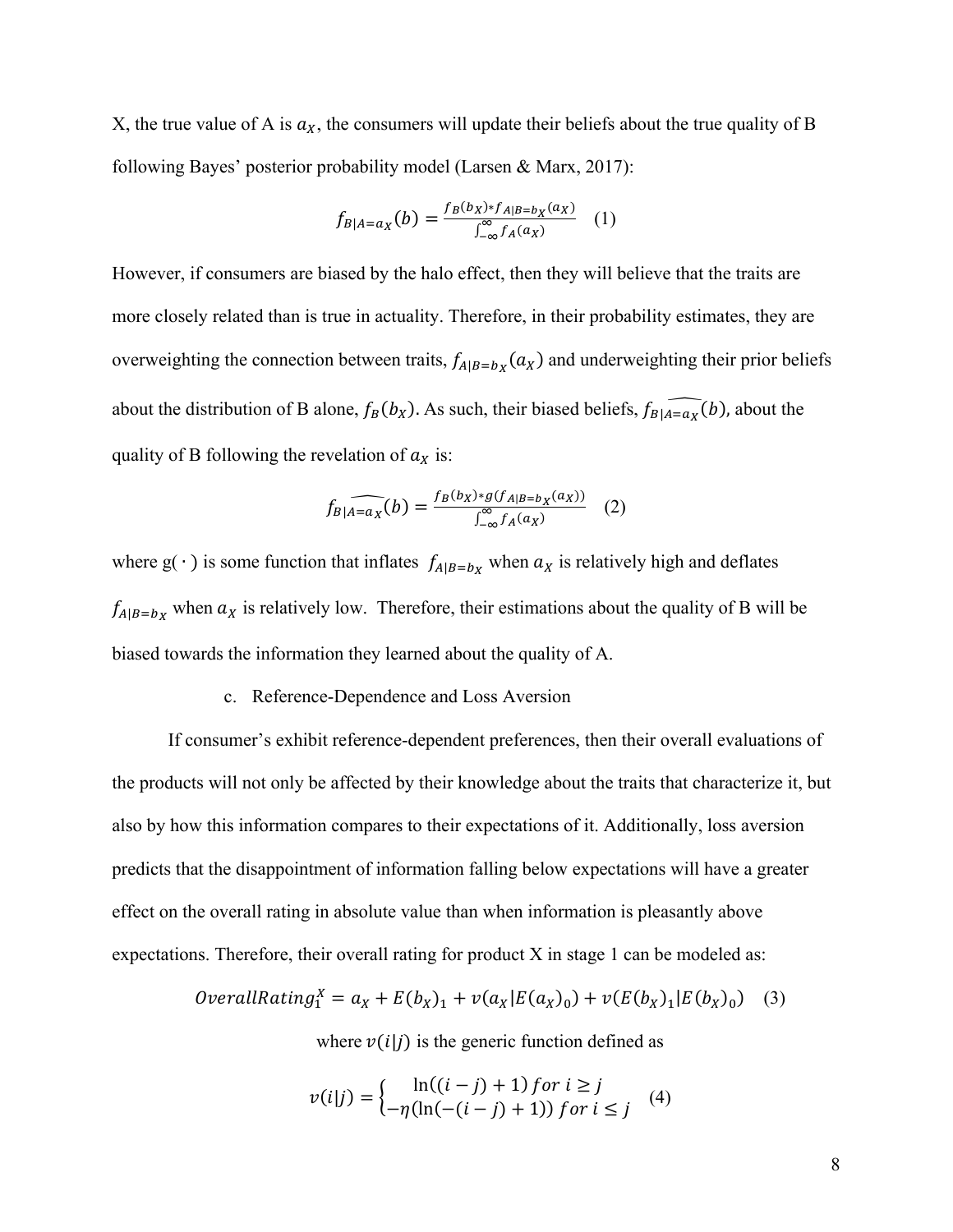Here, the subscript 0 denotes the expectations of that trait in the prior stage. Since at that point, the consumer had no differentiating information about X or Y, these values are theoretically equal to the mean of their beliefs about the rating of that trait for the entire category of products, or  $E(f_A(a))$  and  $E(f_B(b))$ . Additionally,  $v(i|j)$  denotes the reference-dependence value of how a change in expectations from *j* to *i* may affect overall evaluations. The term  $\eta$  represents how surprisingly bad information compares to surprisingly good information. If a consumer is loss averse, they will weight decreases in expectations more strongly than increases, and thus, this term will be greater than 1. An identical model can also be used to examine their overall ratings for product Y.

If consumers exhibit the halo effect and also have this reference-dependent term in their preferences, then the revelation of A has an even greater impact on evaluations of the overall quality. Without the halo effect,  $E(b_X)_1$  will be updated solely by the true amount that A and B are related, and the difference between  $E(b_X)_1$  and  $E(b_X)_0$  will reflect this more modest change. However, with the halo effect, consumers more drastically change their expectations of B following the revelation of information about A which broadens the difference between  $E(b_X)_1$ and  $E(b_x)_0$ .

In the second stage, consumers are then learning new information about the true quality of B for either X or for Y. Therefore, the model for the consumer's overall rating of product X in stage 2 is the following:

*OverallRating*<sup>*X*</sup> = 
$$
a_X + E(b_X)_2 + v(a_X|E(a_X)_0) + v(E(b_X)_1|E(b_X)_0) + v(E(b_X)_2|E(b_X)_1)
$$
 (5)  
where  $v(i|j)$  is defined as described in (4)

Again, the same model can also be used to describe the overall ratings of Y. This model reflects their new expectations about the quality of B,  $E(b_X)_2$ . This term is an expectation if the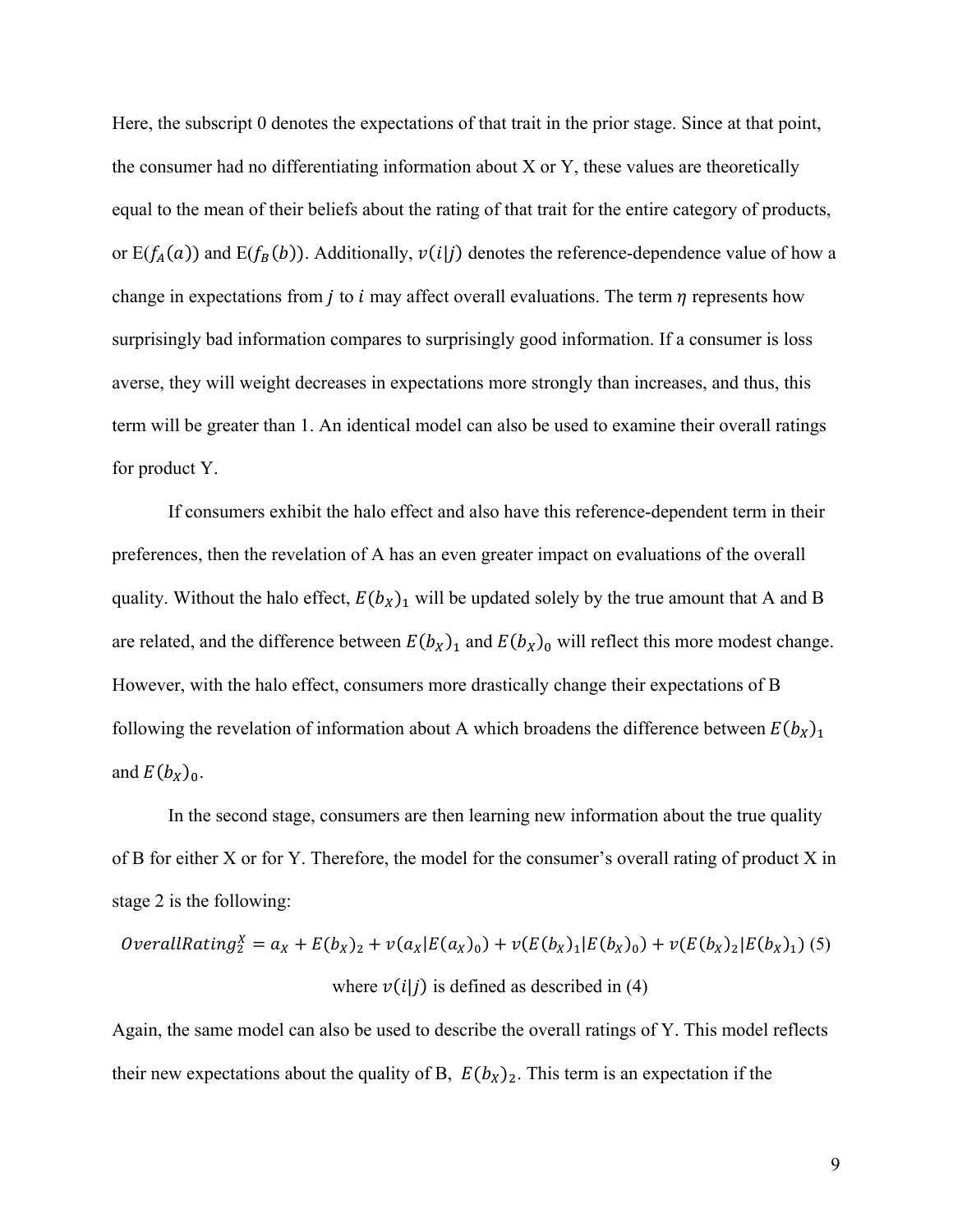producer decided to reveal the true quality of B for the other product,  $b<sub>Y</sub>$ , or it is the actual value  $b<sub>X</sub>$  if this value was revealed. Additionally, compared to the overall ratings in stage 1, there is a new term  $v(E(b_X)_2|E(b_X)_1)$  which reflects how this expectation/knowledge of the true value of B compares to the expectations of it in the previous stage.

#### d. Self versus Other Reveal

 $v(E(b_X)_2|E(b_X)_1)$  is of particular interest to the producer in their decision about whether to reveal  $b<sub>x</sub>$  or  $b<sub>y</sub>$ . If consumers had not exhibited the halo effect, then this term should be 0 in expectation for both products since their stage 1 estimations would be accurate on average. However, the halo effect means that products that were of a lower quality than was expected on trait A have falsely low expectations for trait B in stage  $1 (E(b_X)<sub>1</sub> < E(b_X)<sub>2</sub>$  in expectation) and products that did better than expectation for trait A have inflated expectations for B  $(E(b_X)_1 >$  $E(b_X)_2$  in expectation). Additionally, with the halo effect,  $v(E(b_X)_2|E(b_X)_1)$  will be negative for products that did well in trait A and positive for products that did poorly. First, consider the situation in which either  $b<sub>X</sub>$  or  $b<sub>Y</sub>$  is randomly revealed, and as such, the revelation of one should not result in a change in expectation for the other.

- If both  $a_X$  or  $a_Y$  are equal and are less than  $E(f_A(a))$ , or both did equally poorly compared to expectations, then the revelation of B for either product will result in this term being positive. It would therefore increase  $\mathit{OverallRating}_{2}^{X}-\mathit{OverallRating}_{2}^{Y}$ most if  $b_X$  is revealed since it increases OverallRating<sup>X</sup> without affecting  $Overall Rating_2^Y.$
- If  $E(f_A(a)) a_X = a_Y E(f_A(a))$ , or if X did as poorly compared to expectations as Y did well, then  $v(E(b_X)_2|E(b_X)_1)$  would be positive and  $v(E(b_Y)_2|E(b_Y)_1)$  would be negative. Therefore, since  $v(E(b_Y)_1|E(b_Y)_1)$  would be more negative than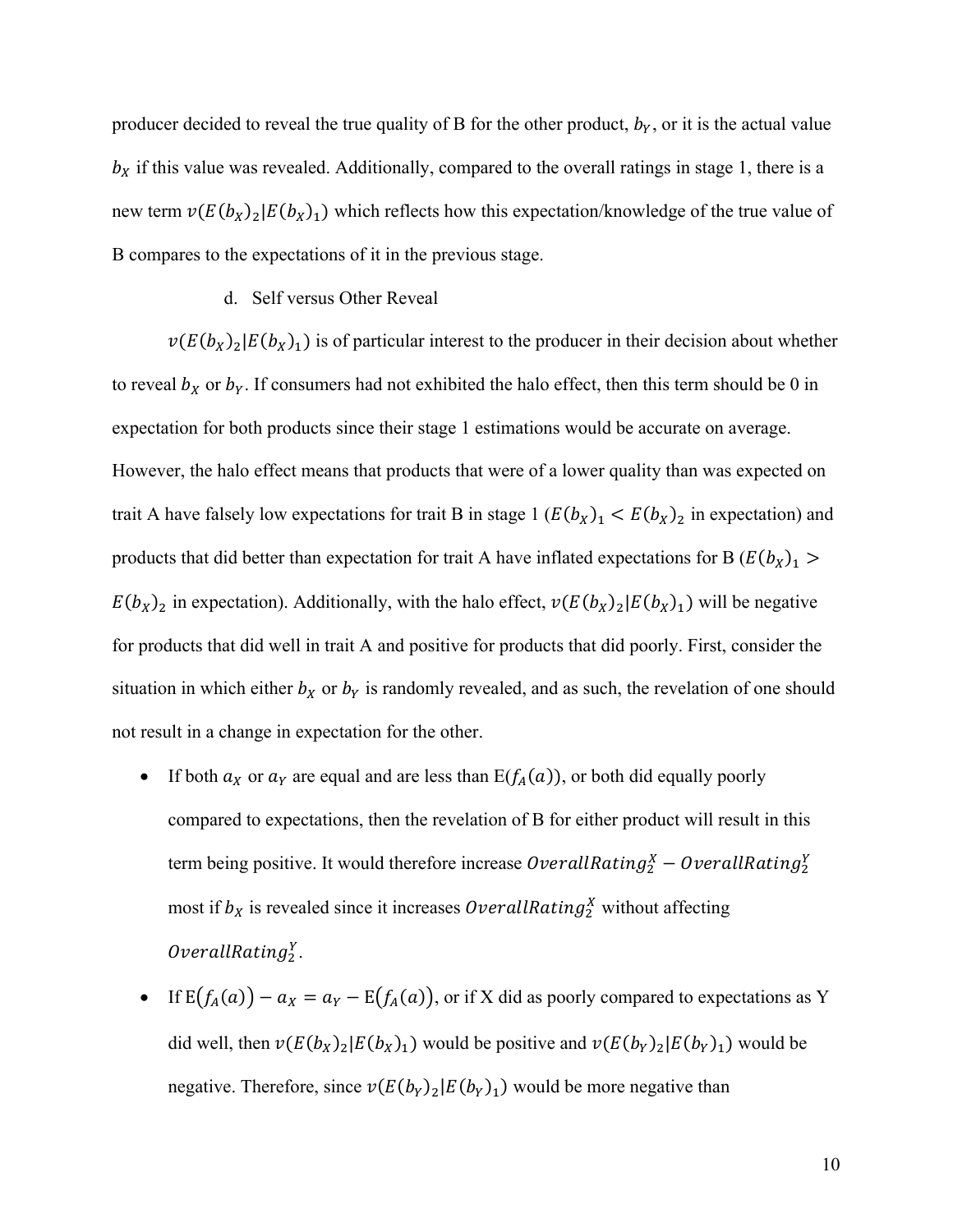$v(E(b_X)_2|E(b_X)_1)$  would be positive, the overall rating differential is increased most if  $b<sub>y</sub>$  is revealed.

- If  $a_X E(f_A(a)) = E(f_A(a)) a_Y$ , or if X did as well compared to expectations as Y did poorly, then  $v(E(b_X)_2|E(b_X)_1)$  would be negative and  $v(E(b_Y)_2|E(b_Y)_1)$  would be positive. Since the information about  $b<sub>X</sub>$  hurts expectations of X more than  $b<sub>Y</sub>$  helps Y, the differential is diminished less when  $b<sub>Y</sub>$  is revealed.
- If  $a_X$  or  $a_Y$  are equal and are greater than  $E(f_A(a))$ , or if both did equally well, then both  $v(E(b_X)_2|E(b_X)_1)$  and  $v(E(b_Y)_2|E(b_Y)_1)$  would be negative in expectation, so revealing  $b_Y$  increases the differential while revealing  $b_X$  decreases it. Therefore, it is more beneficial to the relative overall rating of X if  $b<sub>Y</sub>$  is revealed.
	- e. Strategic Attribute Disclosure Neglect

However, these predictions change if consumers are aware of the strategic nature of the information that has been revealed to them and they properly respond. Suppose that the consumer is aware that the producer of X had the opportunity to disclose either  $b<sub>X</sub>$  or  $b<sub>Y</sub>$  with the intention of increasing the probability that  $\text{OverallRating}_2^X > \text{OverallRating}_2^Y$  so that the consumer would choose product X over product Y. If they are strategically shown  $b<sub>X</sub>$ , compared to someone who was randomly shown this information, their estimates of  $b<sub>Y</sub>$  should be higher since the worse that  $b<sub>Y</sub>$  is, the more likely a strategic producer of X would have chosen to reveal its value. Similarly, if the consumer is strategically shown the value of  $b<sub>Y</sub>$ , they should have lower estimates of  $b<sub>x</sub>$  compared to someone who received this information randomly because the better that  $b<sub>x</sub>$  is, the more likely it would've been that the producer would have shown this value. Reexamining each of the above cases: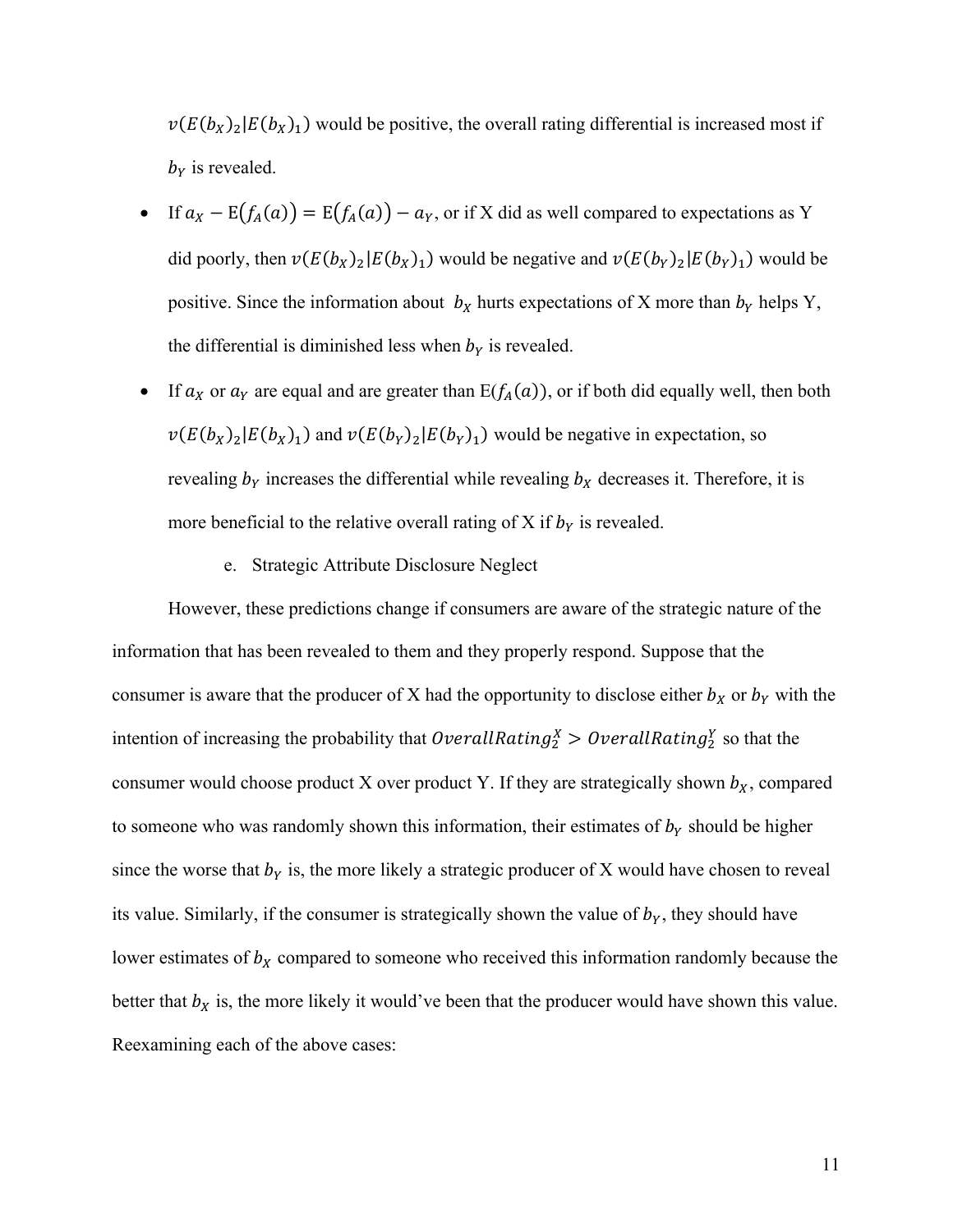- In the case where both  $a_X$  or  $a_Y$  are equal and are less than  $E(f_A(a))$ ,  $b_X$  was revealed to increase OverallRating<sup>Y</sup>. However, if the consumers see this and adjust up their estimates of  $b_Y$ , this would increase OverallRating<sup>Y</sup><sub>2</sub>, potentially counteracting the positive affects of the revelation of  $b<sub>x</sub>$ .
- When  $E(f_A(a)) a_X = a_Y E(f_A(a)), b_Y$  was revealed since the decrease to *OverallRating*<sup>Y</sup> outweighed the potential increase to *OverallRating*<sup>Y</sup><sub>2</sub>. Yet if this reveal is correctly responded to, the consumer would lower their ratings of  $b<sub>X</sub>$  and as such would lower OverallRating<sup>x</sup>, again potentially counteracting the benefits of revelation.
- When  $a_X E(f_A(a)) = E(f_A(a)) a_Y$ ,  $b_Y$  was revealed since this would raise OverallRating<sup>y</sup> less than revealing  $b_X$  would decrease OverallRating<sub>2</sub>. Yet if the consumer recognizes the strategy, they will decrease their expectations about  $b<sub>x</sub>$ , decreasing OverallRating<sub>2</sub><sup>x</sup>, and potentially decreasing the differential even more.
- When both  $a_X$  or  $a_Y$  are equal and are greater than  $E(f_A(a))$ ,  $b_Y$  was revealed as it decreased OverallRating<sub>2</sub>. Again though, if the consumer lowers their expectations for

 $b_X$ , this will lower OverallRating<sup>X</sup> counteracting the positive effects of the reveal. In each of these cases, if consumers are properly responding to the strategic nature of the information they receive, this will attenuate the producer of  $X$ 's benefits of being able to choose what information to reveal. However, many consumers may neglect the nature in which information is revealed to them when they are incorporating new signals about the products' quality. Therefore, they will not properly adjust their estimates of  $b<sub>Y</sub>$  when they are revealed  $b<sub>X</sub>$ , and they will not properly adjust their estimates of  $b<sub>X</sub>$  when they are revealed  $b<sub>Y</sub>$ . As such, the first set of predictions about the effectiveness of revealing  $b<sub>X</sub>$  or  $b<sub>Y</sub>$  hold. To test these theoretical predictions, the following experiment was designed.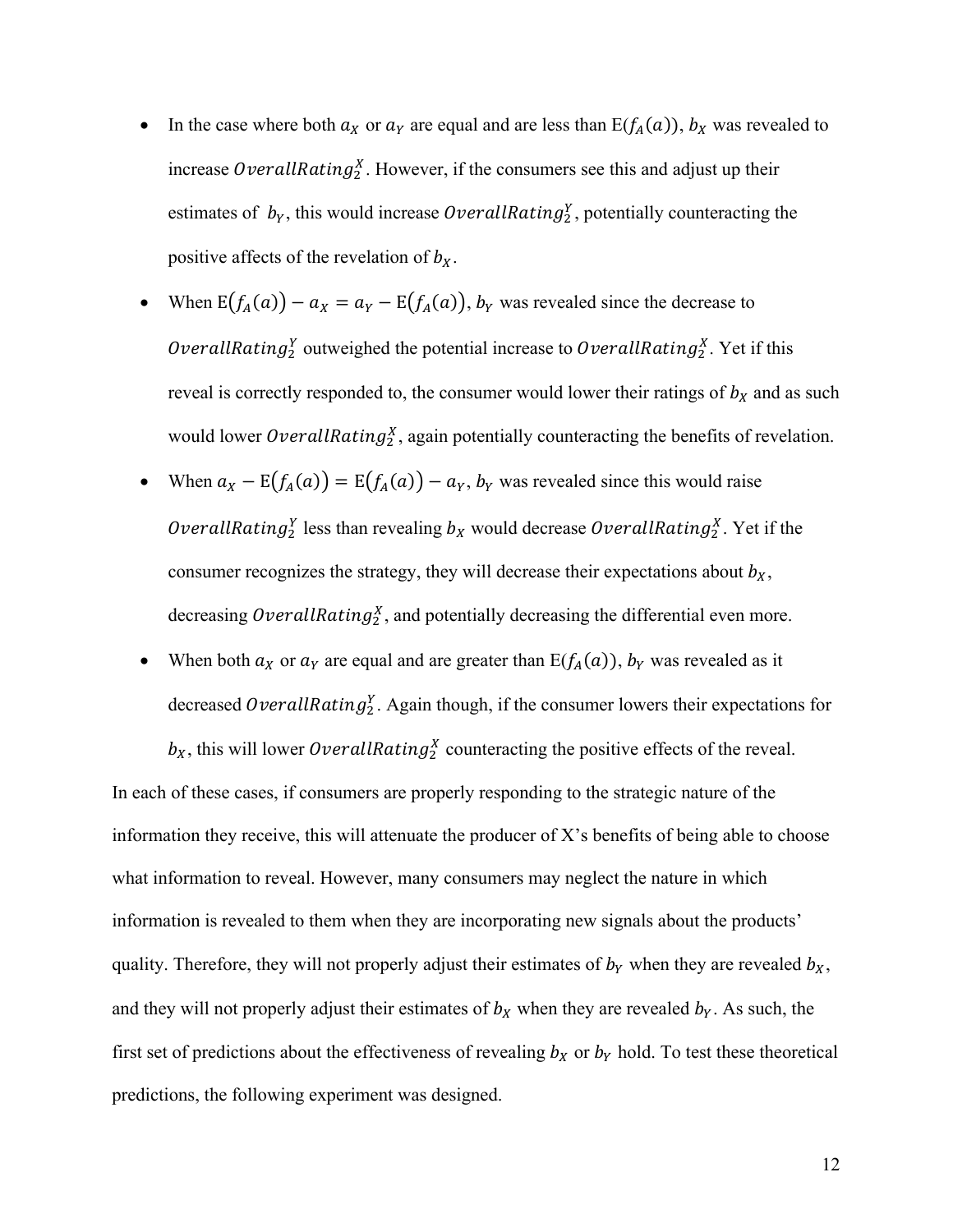## 4. Experimental Design

a. Strategy

First, data needed to be found that included unbiased ratings of products. These products needed to have ratings for two traits that can be separately analyzed and in conjunction, almost entirely categorize the product. To test for the halo effect, the ratings for one of these traits needed to be revealed to consumers and then their expectations about the rating of the other trait could be collected. The relative relationship between the revealed trait and the expectations could be compared to the actual relationship between the true ratings. For loss aversion, consumers needed to form expectations about the quality of a trait and these expectations needed to be elicited. Then, the effect on overall ratings could be compared for consumers who learned information that exceeded their expectations versus fell below their expectations. To examine neglect of strategic disclosure, some consumers needed to be shown the second trait in an explicitly strategic way and some needed to be shown it in an explicitly random way. Then, expectations about the unrevealed trait value could be compared across the strategic and random disclosure groups.

#### b. Consumer Reports Data

Product data were collected from Consumer Reports because this agency is the best in industry for unbiased product reviews (Versability, 2018; "What We Do - Consumer Reports," n.d.). Additionally, the site has overall ratings of products as well as ratings for different traits that categorize the products. For this experiment, data on the ratings for 24 different camcorders were used. Camcorders were chosen as they have two distinct and important traits that categorize each item—their audio and video quality. The frequency of these ratings can be seen in the following figures.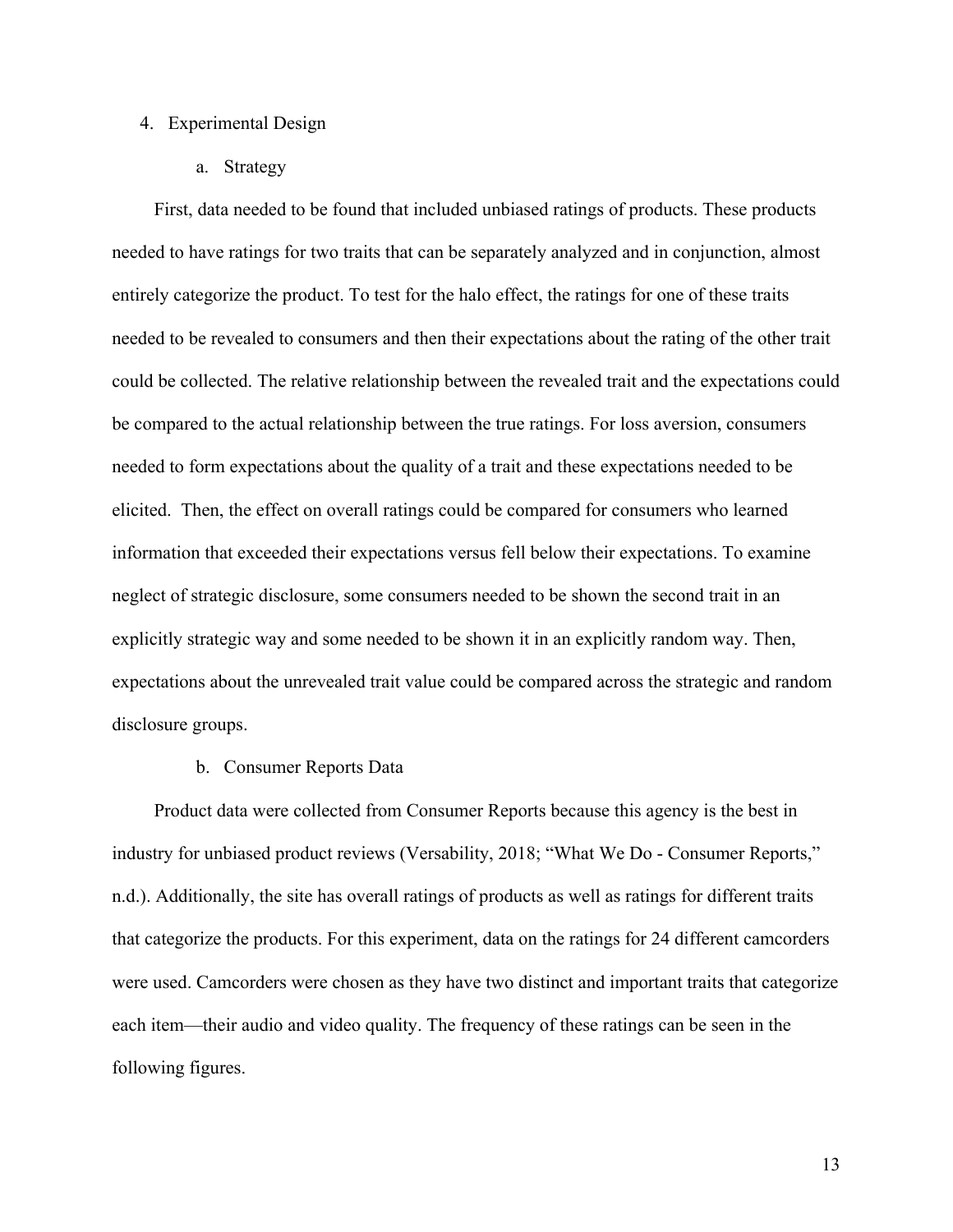

*Figures 1-3, Table 1: Camcorder Ratings*

Note that despite the fact that each trait was rated on a 1-5 scale, no products received a 5 for audio quality, and no products received a 1 for picture quality.

Table 2 examines the correlation between each of the ratings. The correlation between the trait ratings and the overall quality rating are each significant at the 1% level indicating that the individual traits are in fact highly related to the overall rating of the product. Additionally, the correlation between each of the traits and the overall rating is very similar indicating that each are equally important to the overall quality of the product. The correlation between the traits is insignificant indicating that knowledge of the rating of one trait does not provide any real information about the rating of the other trait for any given product.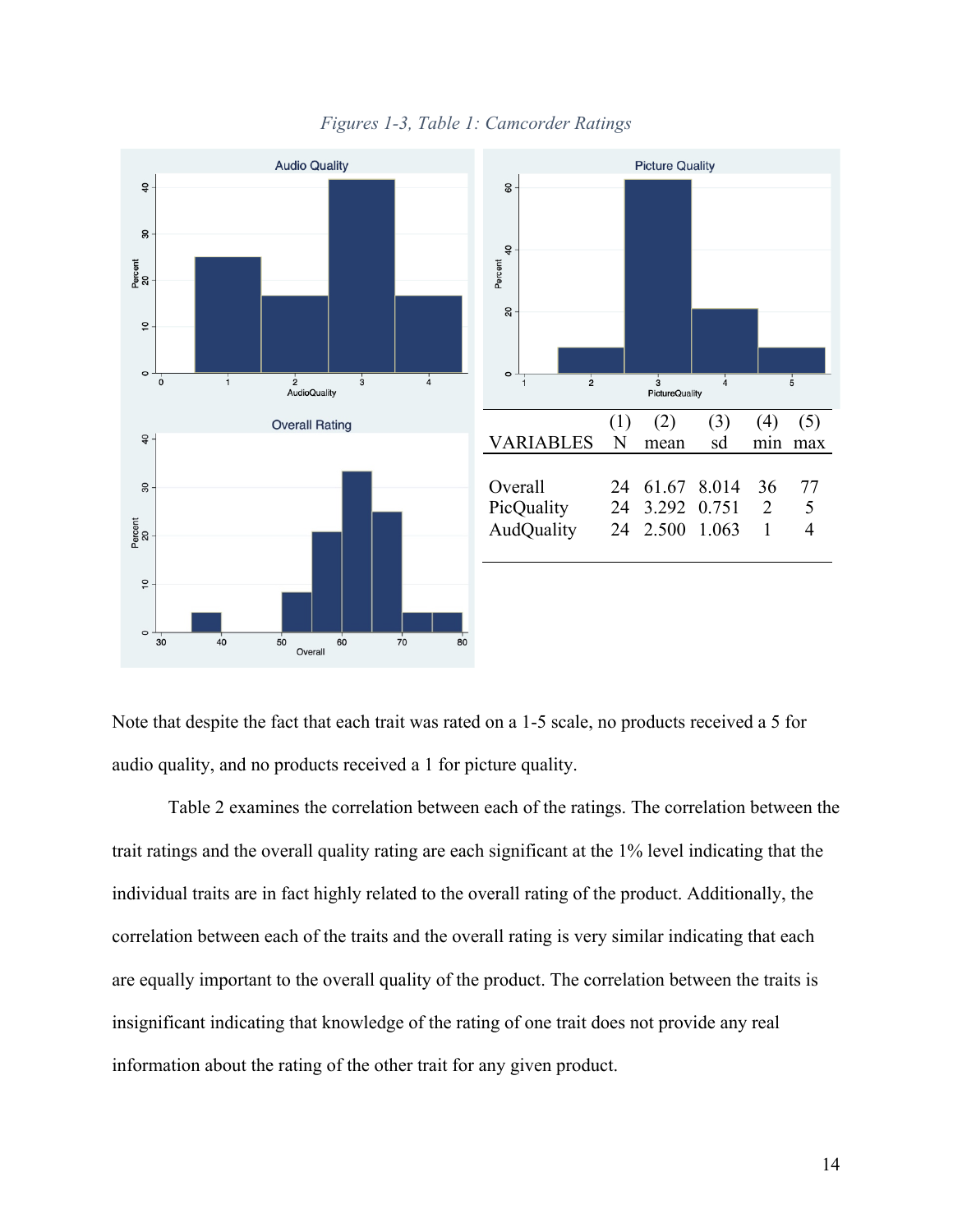|                                                         | <b>Overall</b> | <b>Picture Quality</b> | <b>Audio Quality</b> |  |  |
|---------------------------------------------------------|----------------|------------------------|----------------------|--|--|
| <b>Overall</b>                                          |                |                        |                      |  |  |
| <b>Picture</b>                                          | $0.5806***$    |                        |                      |  |  |
| Quality                                                 | (0.0029)       |                        |                      |  |  |
| <b>Audio</b>                                            | $0.5664***$    | 0.1907                 |                      |  |  |
| Quality                                                 | (0.0039)       | (0.3721)               |                      |  |  |
| $n=24$ , * $p < 0.1$ , ** $p < 0.05$ , *** $p < 0.01$ . |                |                        |                      |  |  |

*Table 2: Rating Correlations*

# c. Methodology

The experiment was conducted using a survey created on Qualtrics. The survey link was posted on the distribution platform, Prolific Academic, and 200 participants were recruited. When participants entered the survey, they were told that their task would include making estimations about how various camcorders had been rated on Consumer Reports. They were told that each camcorder's audio and picture quality is rated on a discrete scale of 1-5, and its overall quality is rated on a discrete scale of 1-100. The participants were also given a frequency distribution for how the camcorders had been rated for each of the two traits, and they were given a histogram of the overall quality ratings which can be seen in the above histograms. These distributions serve as the prior distributions from which participants could begin forming their estimations about how an individual product might be rated. They were also told that in addition to \$1 in base pay, for each of the 7 estimations they would make, they could earn an additional 10 cents which would be rewarded based on the accuracy of their predictions using the incentivecompatible Quadratic Scoring Rule (Brier, 1950)2.

On the next screen, two of the camcorders were chosen as their option set, one of which was labeled X and the other was Y. The participants were told the audio quality rating for both

 $\overline{a}$ 

<sup>2</sup> See appendix for a full description of payment.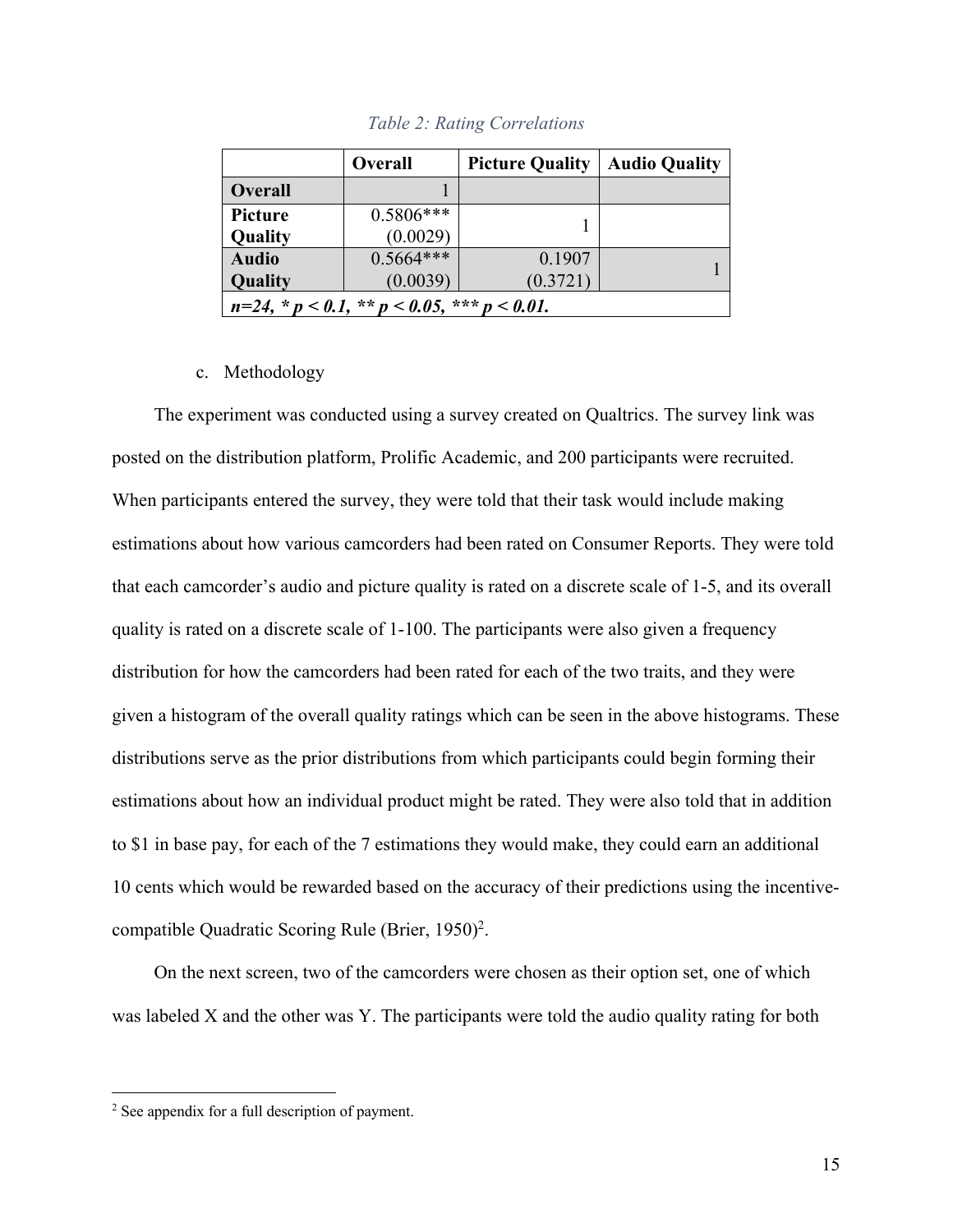products and then for each, they were asked to indicate the probability with which they thought that the picture quality had received each of the possible ratings, 1, 2, 3, 4, or 5. They could indicate anywhere from a 0 to 100% probability that it had been rated each individual rating, but they could not continue until the probability for the 5 ratings totaled  $100<sup>3</sup>$ . They went through the same process to indicate their beliefs about the overall quality ratings, but instead they indicated the probability that the rating fell within a given 5 point range. Each of these ratings were stored as their stage 1 estimations<sup>4</sup>.

Before stage 2, the participants were randomly assigned to either the random condition or the strategic condition. In the random condition, participants were shown, "An algorithm was given the ability to randomly reveal either the picture quality rating for X or for Y. It has randomly chosen to reveal that product  $X/Y$  received a \_\_ for its picture quality rating", and it showed the picture quality rating for either X or Y with equal probability. They then indicated their stage 2 beliefs about the picture quality rating for the product that had not been shown to them, as well as their new beliefs about the overall quality ratings for both items.

In the strategic condition, participants read, "An algorithm designed to increase your evaluation of X compared to your evaluation of Y was given the option to either reveal the picture quality rating for X or for Y. It has chosen the reveal that product  $X/Y$  received a \_\_ for its picture quality rating." The rating for X was revealed if and only if the true picture quality rating was above the expected value for this rating indicated in stage 1 by more than the true picture quality rating for Y was *below* expectations of it, or if:

 <sup>3</sup> For example, they might indicate that it received a 1 with 5% probability, 2 with 15%, 3 with 50%, 4 with 20%, and a 5 with 10% probability.

<sup>4</sup> One thing to note with this methodology is that unfortunately, just as for the individual trait ratings, participants were making inferences about what the overall rating of the product might be as opposed to providing subjective impressions about which product they would prefer. This modification was necessary to abide by Prolific Academic's terms of use. Issues with this are discussed further in the limitations section.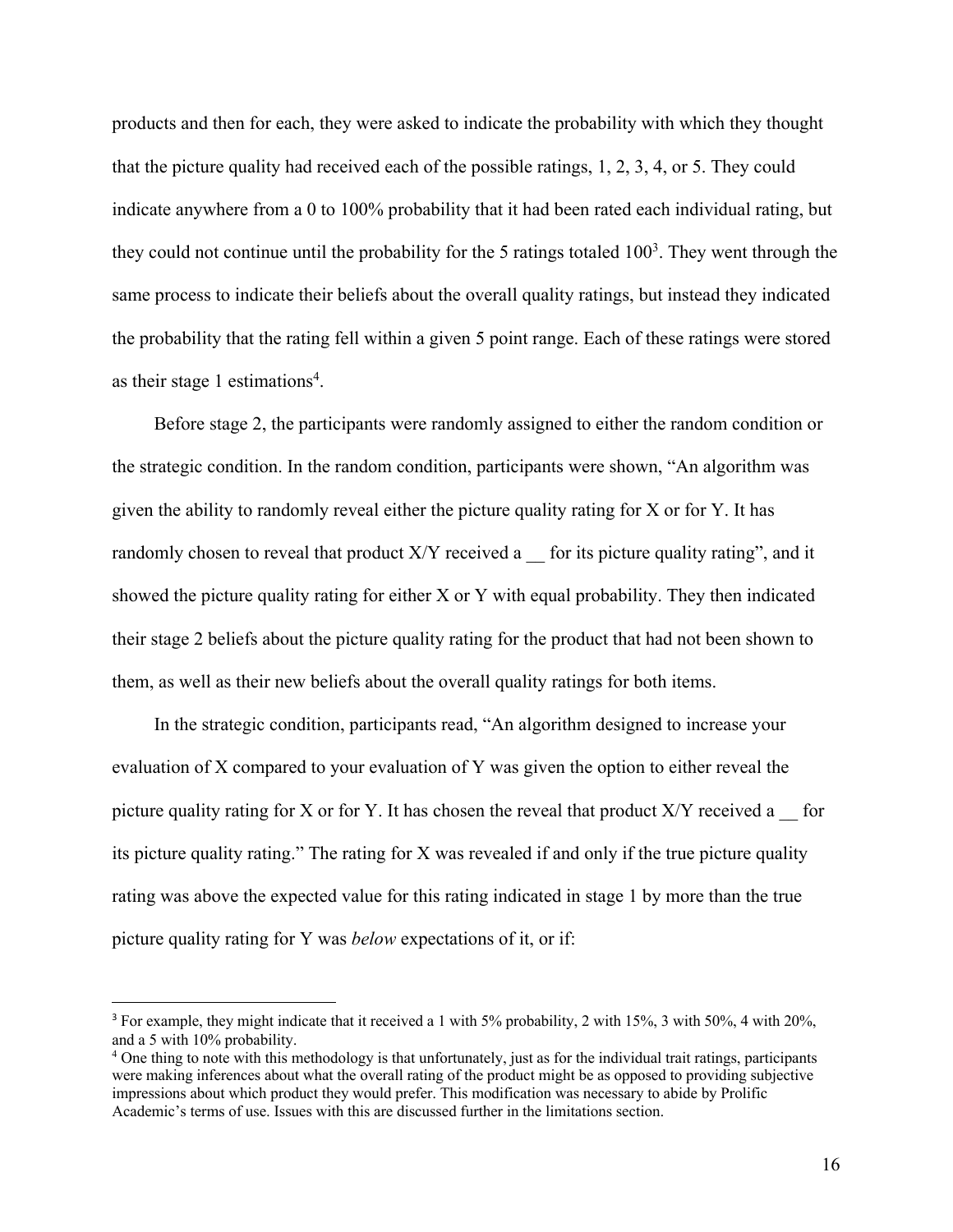# $PicQuadX - ExpPicQuadX > ExpPicQuadY - PicQuadY$  (6)

In other words, they were revealed the value of  $X$  only if this value was more surprisingly good than the value of Y was surprisingly bad. These participants also indicated their beliefs about the picture quality rating of the product they were not shown, as well as about the overall quality ratings for both products.

- 5. Data, Hypotheses, and Statistical Methodology
	- a. Halo Effect

The halo effect is present in this experiment if participants use the information they have on the quality of one trait as too diagnostic of the quality of the other trait. In this case, this means that the relationship between the rating for a trait they know, audio quality, and their expectations about the rating for the trait they do not know the value of, picture quality, will be significantly stronger than the true relationship between these two traits.

To examine this, two regressions were run for both product X and product Y. In the first, the true audio quality was used as a predictor for the participant's expected value for the picture quality as indicated through their stage 1 probability estimate. In the other, the true audio quality was used as a predictor for the true picture quality. The following show the regressions run for product X, but identical regressions were run using the data for product Y.

$$
XStg1ExpPic_i = \alpha_i + \beta_1 X AudRating_i \quad (7)
$$

$$
XPicRating_i = \alpha_i + \beta_2 X AudRating_i \quad (8)
$$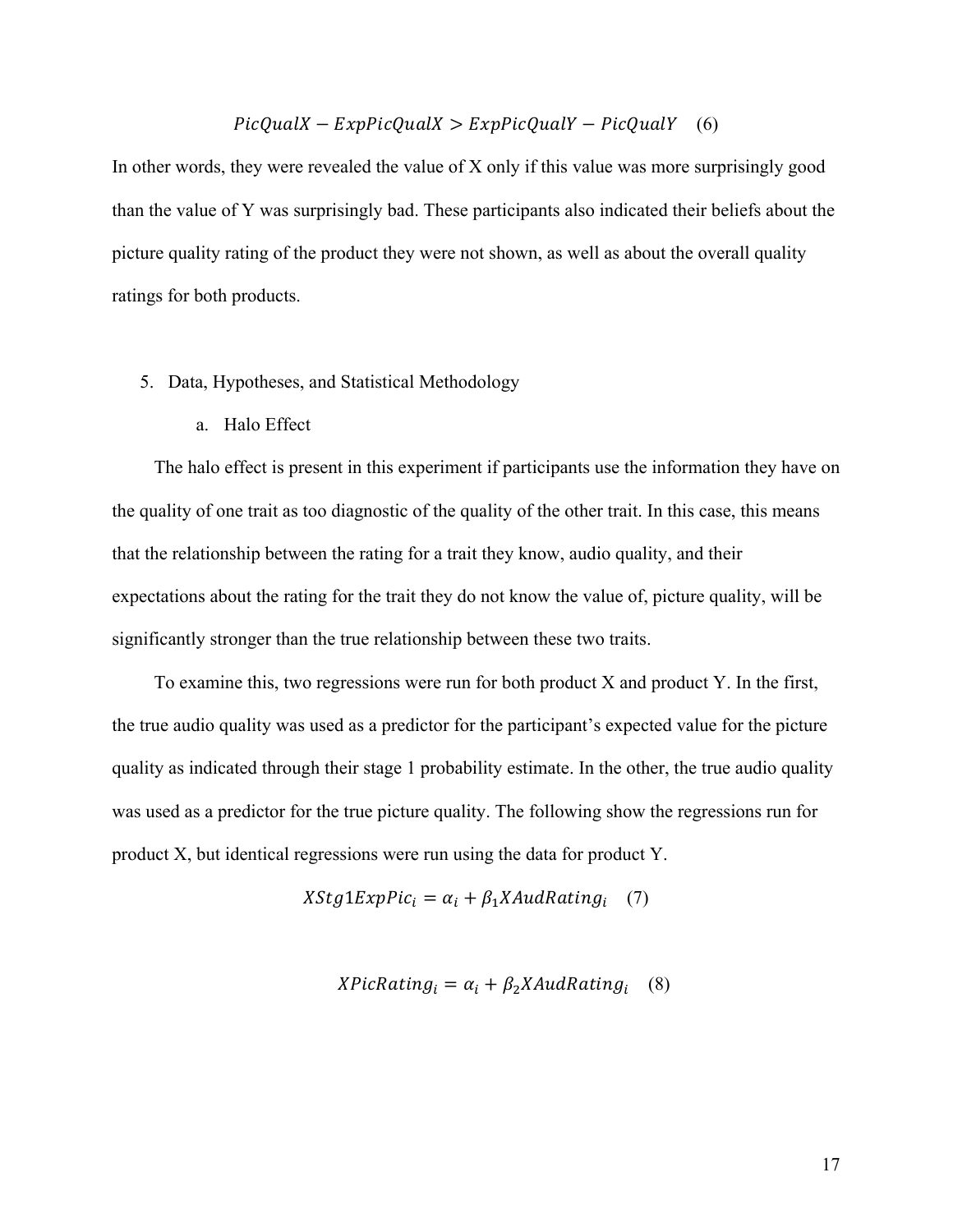| Variable        | Meaning                                         |  |
|-----------------|-------------------------------------------------|--|
|                 | The expected value for the picture quality      |  |
| $XStg1ExpPic_i$ | rating of product X (although a similar         |  |
|                 | variable exists for Y) as indicated by the      |  |
|                 | participant in stage 1, following the reveal of |  |
|                 | the audio quality.                              |  |
|                 | The true audio quality rating. This rating has  |  |
| $XAudRating_i$  | just been revealed to the participant.          |  |
|                 | The true picture quality rating. This is        |  |
| $XPicRating_i$  | currently unknown to the participant.           |  |

*Table 3: Halo Effect Variables*

If the halo effect is present in the study, then a  $\chi^2$  test will show that the coefficient on  $XAudRating_i$  is statistically significantly different in the two regressions.

## b. Reference-Dependence

If participants exhibit reference-dependent preferences, then their overall ratings in each stage will be affected by both their current expectations/knowledge about the quality of each of the trait ratings but also by how these compare to their expectations about the quality in previous stages. Therefore, when the following regressions are done (again for both X and Y) in stages 1 and 2, the coefficients on the reference-dependent variables will be significant. Note that, in addition to doing the regression separately for products X and Y, it was also separated based on whether the participant had been revealed the picture quality rating for X or for Y. This is to allow for the fact that respondents might respond differently to a change relative to their expectations when the change is due to explicit knowledge (they know for certain that the picture quality is some value) versus just a change in expectations.

 $XStg1ExpOv_i = \alpha_i + \beta_1 XAu dRating_i + \beta_2 XStg1ExpPic_i + \beta_3 XAu dChange_i +$  $\beta_4 XStg1 PicChange_i$  (9)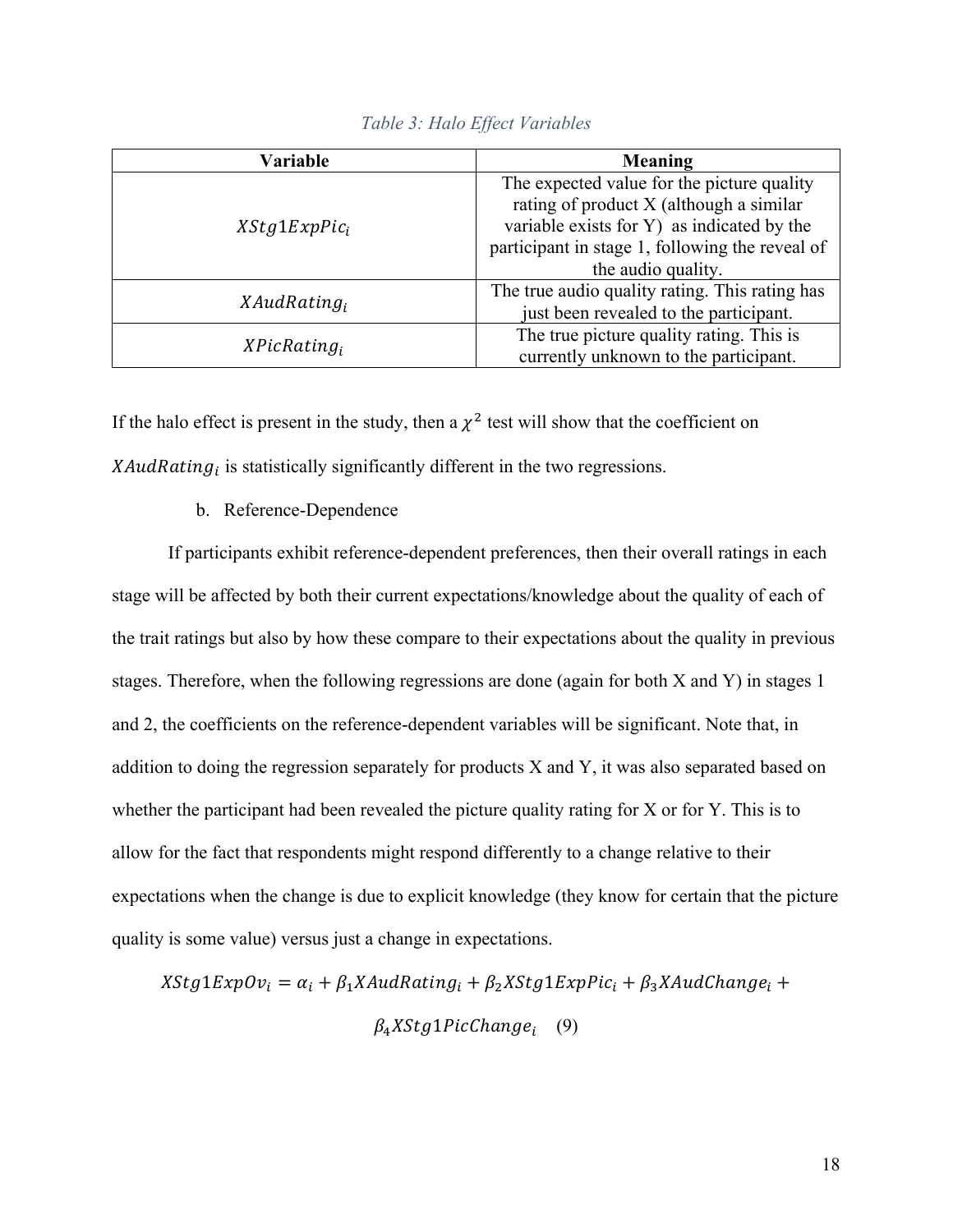# $XStg2ExpOv_i = \alpha_i + \beta_1 XAudRating_i + \beta_2 XPicRating_i/XStg2ExpPic_i +$

# $\beta_3 X \text{A} u d \text{Change}_i + \beta_4 X \text{Stg1} Pic \text{Change}_i + \beta_5 X \text{Stg2} Pic \text{Change}_i$  (10)

| Variable                                   | <b>Meaning</b>                                       |  |  |
|--------------------------------------------|------------------------------------------------------|--|--|
|                                            | The expected value for the overall rating of the     |  |  |
| $XStg1ExpOv_i/XStg2ExpOv_i$                | product as indicated by the participant in stage     |  |  |
|                                            | 1/2.                                                 |  |  |
|                                            | In stage 1, none of the participants know the        |  |  |
|                                            | picture quality rating for either product, so        |  |  |
|                                            | $XStg1ExpPic_i$ indicates their expected value for   |  |  |
|                                            | this value. In stage 2, some participants know the   |  |  |
|                                            | value if this was revealed them and some do not.     |  |  |
|                                            | Regressions were run separately in this stage        |  |  |
|                                            | depending on whether X or Y had been revealed        |  |  |
| $XStg1ExpPic_i/XPicRating_i/XStg2ExpPic_i$ | to them, and therefore the regression includes       |  |  |
|                                            | $XPicRating_i$ if they were in the self-reveal       |  |  |
|                                            | condition and know this value or                     |  |  |
|                                            | $XStg2ExpPic_i$ if they were revealed the value of   |  |  |
|                                            | Y and hence made estimations about the value for     |  |  |
|                                            | X. When these regressions are done for Y, it is      |  |  |
|                                            | $YPickating_i$ for those in the other-reveal         |  |  |
|                                            | condition and $YStg2ExpPic_i$ if it is the self-     |  |  |
|                                            | reveal.                                              |  |  |
|                                            | This value is equal to the revealed audio quality    |  |  |
|                                            | rating-2.5+a standard normal error term. This        |  |  |
|                                            | term examines how the revealed audio quality         |  |  |
|                                            | rating compares to what had been expected in the     |  |  |
|                                            | previous stage. Since the participant's true         |  |  |
| XAudChange <sub>i</sub>                    | expectations were not collected, the revealed        |  |  |
|                                            | rating is compared to the true mean of the audio     |  |  |
|                                            | quality distribution plus a random error term to     |  |  |
|                                            | account for idiosyncratic errors in judgement.       |  |  |
|                                            | This error term is also necessary to eliminate       |  |  |
|                                            | multicollinearity with $XAudRating_i$ .              |  |  |
|                                            | Similar to $AudChange_i$ , this variable is equal to |  |  |
| $Stg1PicChange_i$                          | $Stg1ExpPic_i$ -3.291667+a standard normal error     |  |  |
|                                            | term, since 3.291667 was the mean of the             |  |  |
|                                            | distribution given to participants.                  |  |  |
|                                            | This variable is either equal to $XStg2ExpPic_i$ –   |  |  |
|                                            | $XStg1ExpPic_i$ in the regressions where the         |  |  |
|                                            | picture quality for the product is not known to      |  |  |
| XStg2PicChange <sub>i</sub>                | reflect the change in expectations or it is          |  |  |
|                                            | $XPicRating_i - XStg1ExpPic_i$ and reflects the      |  |  |
|                                            | change from previous expectations to the current     |  |  |
|                                            | knowledge about the product.                         |  |  |

# *Table 4: Reference-Dependence Variables*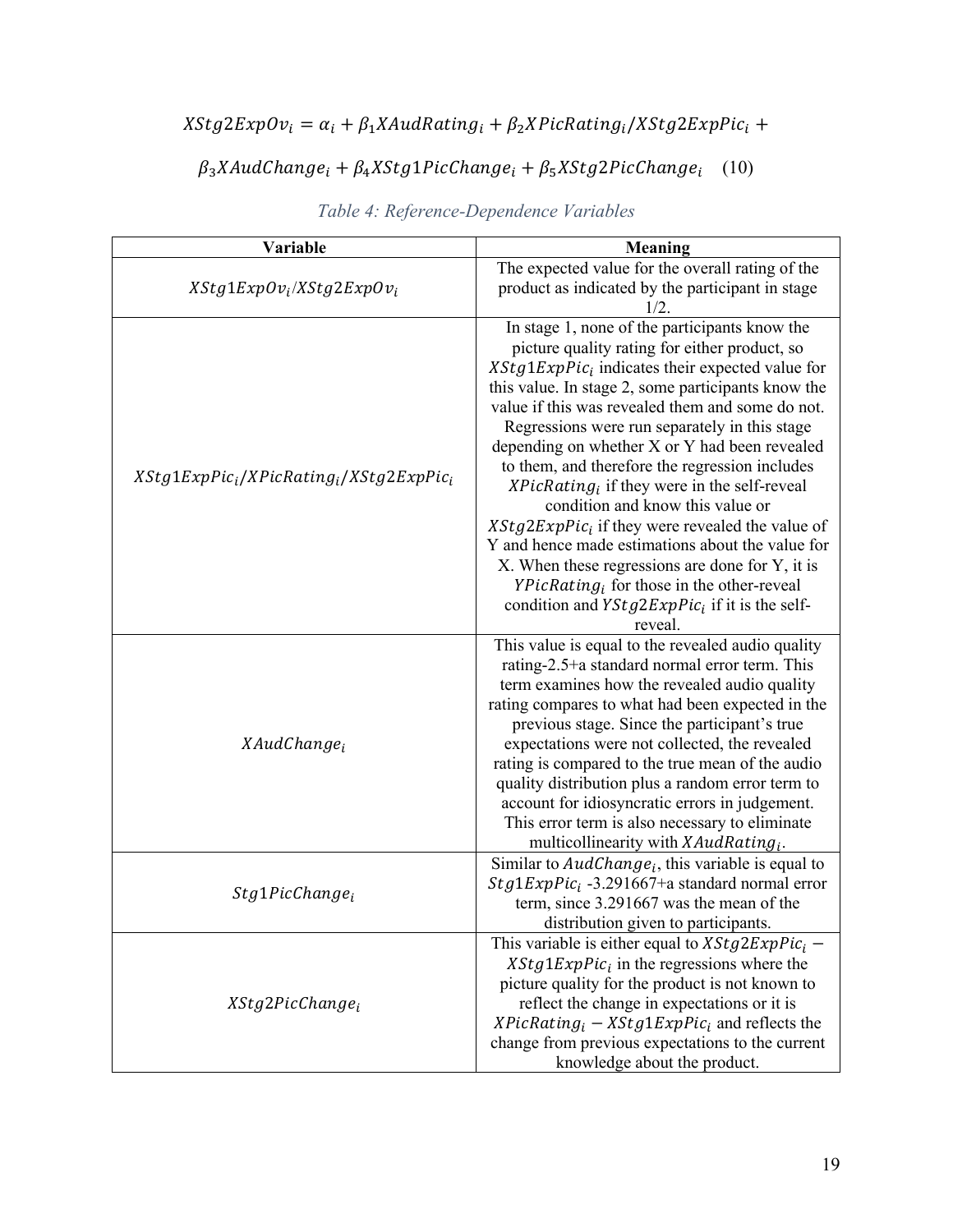If participants exhibit reference-dependent preferences, then the coefficients on  $XAudChange_i$ ,  $Stg1PicChange_i$ , and  $XStg2PicChange_i$  will be positive and significant indicating that when trait quality exceed previous expectations, overall evaluations increase.

## c. Loss Aversion

If consumers are not only reference-dependent in their preferences, but also loss averse, then when their expectations are lower than in previous stages, this will have a greater effect on the overall ratings in absolute value than when their expectations are above where they had been in previous stages. Therefore, interaction terms are added to the above regressions such that one coefficient reflects the reference-dependent effect when it is a gain and one reflects how this effect changes if it is a loss.

 $XStg1ExpOv_i = \alpha_i + \beta_1 XAudRating_i + \beta_2 XStg1ExpPic_i + \beta_3 XAudChange_i +$  $\beta_4$ XAudLossChange<sub>i</sub> +  $\beta_5$ XStg1PicChange<sub>i</sub> +  $\beta_6$ XStg1PicLossChange<sub>i</sub> (11)

 $XStg2ExpOv_i = \alpha_i + \beta_1 XAudRating_i + \beta_2 XPicRating_i/XStg2ExpPic_i +$  $\beta_3$ XAudChange<sub>i</sub> +  $\beta_4$ XAudLossChange<sub>i</sub> +  $\beta_5$ XStg1PicChange<sub>i</sub> +  $\beta_6 X$ Stg1PicLossChange<sub>i</sub> +  $\beta_7 X$ Stg2PicChange<sub>i</sub> +  $\beta_8 X$ Stg2PicLossChange<sub>i</sub> (12)

| Variable                                                                            | Meaning                                                                                                                                  |
|-------------------------------------------------------------------------------------|------------------------------------------------------------------------------------------------------------------------------------------|
| XAudLossChange <sub>i</sub> /XStg1PicLossChange<br>/XStg2PicLossChange <sub>i</sub> | Interaction variables between a dummy<br>variable equal to 1 if the change is negative<br>and 0 if it is positive and the change itself. |

*Table 5: Loss Aversion Variables*

If the coefficients on XAudLossChange<sub>i</sub>, XStg1PicLossChange, and XStg2PicLossChange<sub>i</sub> are positive and significant, then that means the effect of this change on expectations is greater when the change is a loss than when it is a gain.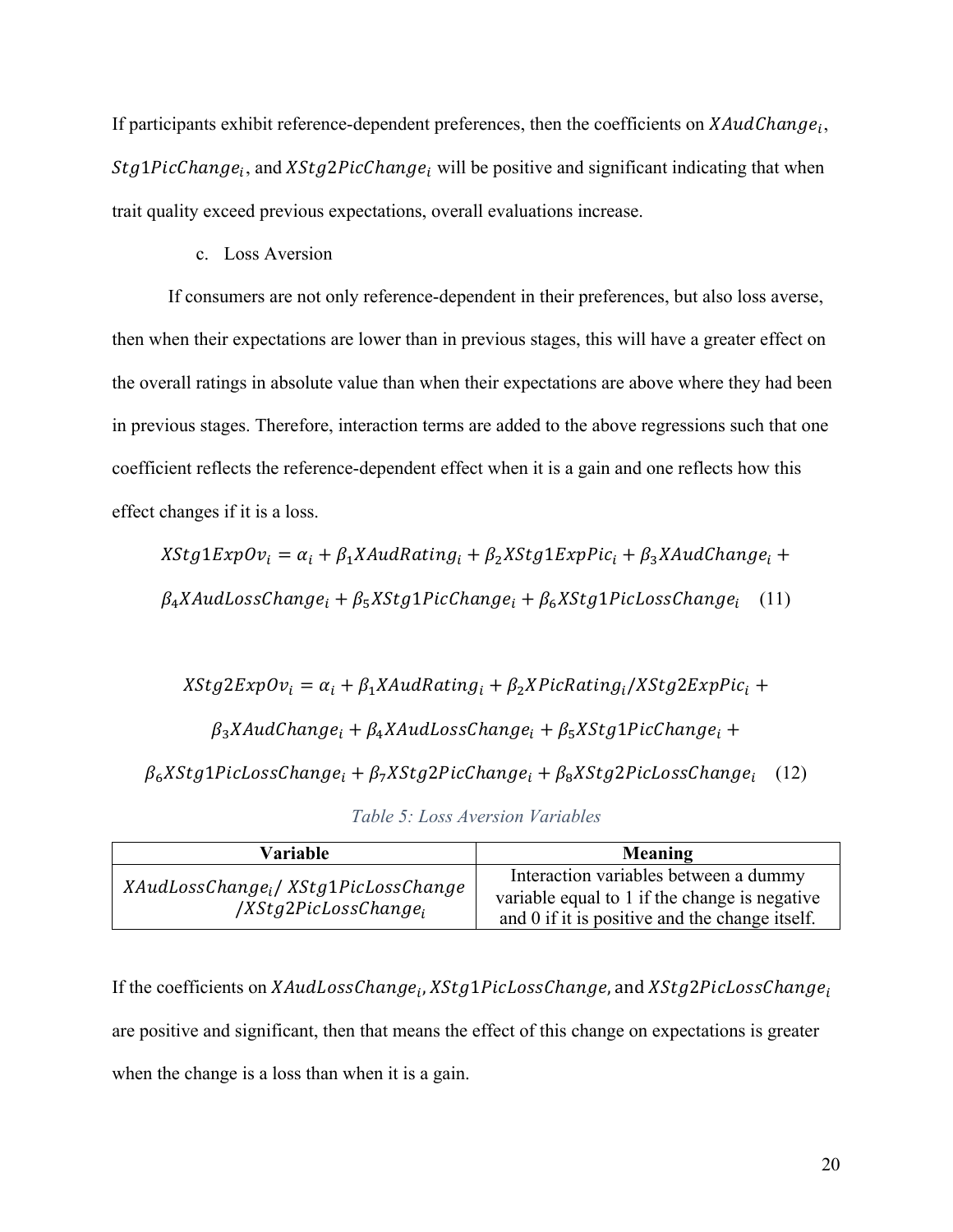#### d. Other versus Self Reveal

According to the theoretical model, the consumer is more likely to choose X when the value of Y is revealed than when X is revealed. This holds in all situations except when both X and Y did worse than what was expected of them in the audio quality. The following logistic regression was run separately for each of the 4 groups depending on how X and Y had each performed for the audio quality relative to what had been expected of them based on the prior distributions.

$$
Higher_i = \alpha_i + \beta_1 Other_i \quad (13)
$$

| Variable   | Meaning                                       |  |
|------------|-----------------------------------------------|--|
|            | Dummy variable equal to 1 if                  |  |
| $Higher_i$ | $XStg2ExpOv_i > YStg2ExpOv_i$ .               |  |
|            | Dummy variable equal to 1 if the participant  |  |
| $Other_i$  | was revealed the picture quality for Y, be it |  |
|            | randomly or strategically.                    |  |

# *Table 6: Other versus Self Reveal Variables*

If the audio quality of both X and Y was worse than was expected, then the coefficient on  $Other<sub>i</sub>$  should be negative and significant as it is hypothesized that it is more effective to reveal the picture quality for X than for Y in this condition to increase the relative overall rating of X versus Y. For the other three regressions, the coefficient should be positive and significant as it is better to reveal the rating for Y.

# e. Strategic Attribute Disclosure Neglect

If participants are explicitly told that the information they are being shown has been chosen in a strategic manner to increase overall evaluations of product X, they should recognize that the picture quality for X is more likely to be revealed if it is good and the picture quality for Y is more likely to be revealed if it is bad. Therefore, if they are shown the value for X, it is more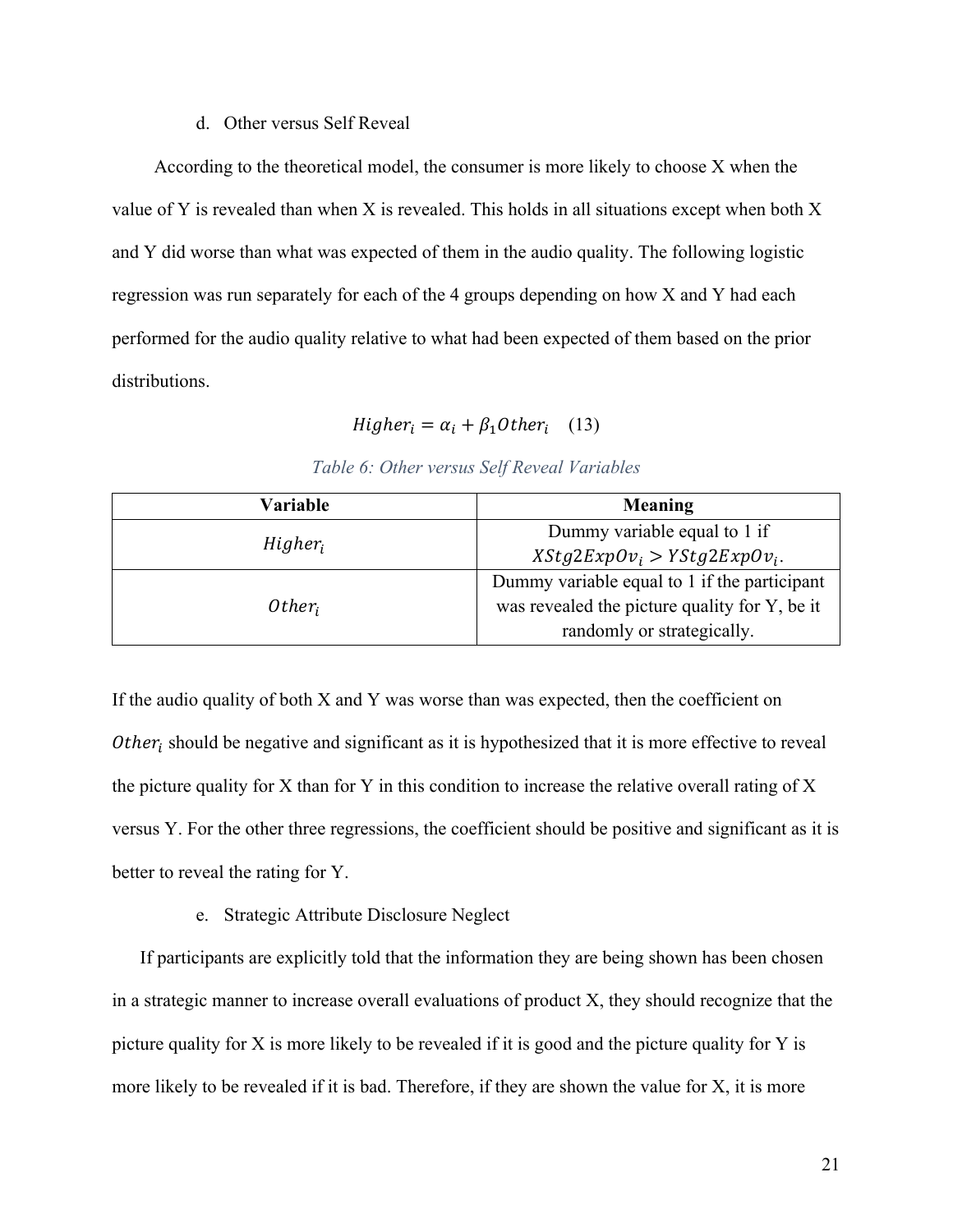likely that Y is good, and if they are shown the value for Y, it is more likely that X is bad. As such, for those who received the rating of Y, those who were informed strategically should have lower estimates of X compared to those who were informed randomly. Similarly, of those who received the rating for X, those strategically informed should have significantly higher estimates of Y.

To examine this, a series of t-tests were performed to examine a) whether the estimations of X and Y for the strategic reveal group were significantly different from those of the random reveal group and b) whether the true values of the ratings for these groups were different. If the estimations are not significantly different but the true values are, then participants were neglecting to infer information about the quality of a trait based on the fact that the firm strategically did not reveal this value.

#### 6. Results

#### a. Halo Effect

Participants in the study did appear to exhibit the halo effect. For product X, when the audio rating increases by one standard deviation (1.152 points), this is accompanied by a 0.096 point increase in the picture quality, or by a 0.110 standard deviation increase. However, the consumer's expectations about the picture quality increases by 0.253 points, or 0.377 of a standard deviation. Similarly, for product Y, when the audio rating increases by one standard deviation or 1.131 points, the picture quality increases by 0.144 points or by 0.171 standard deviations, but the estimates increase by 0.271 points or by 0.411 standard deviations. A  $\chi^2$  test confirms that the audio ratings predict participants' estimations of the picture quality better than it does the actual rating for both products. For X, the coefficient on the audio quality when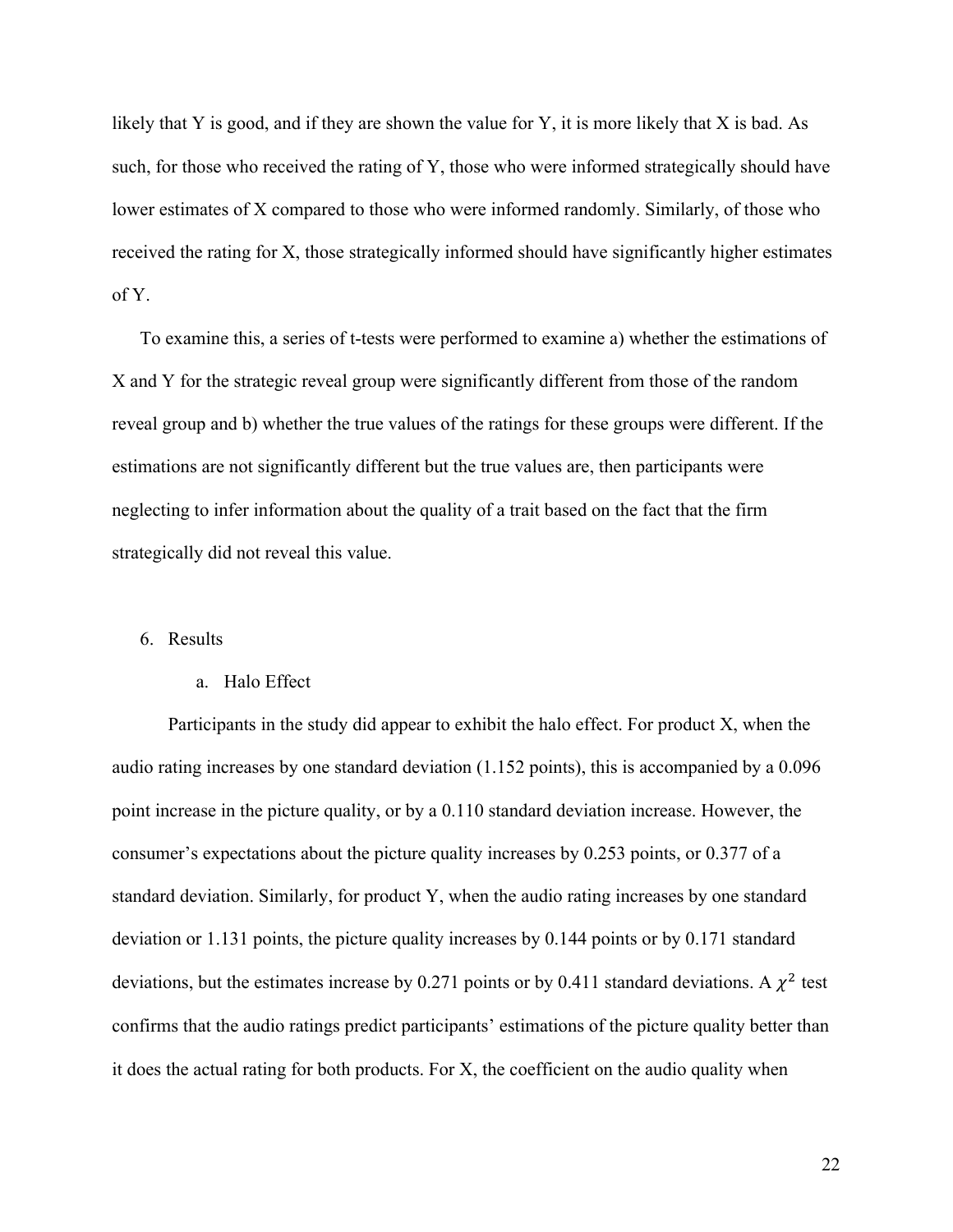regressed on the expected picture quality was different from the coefficient when regressed on the true picture quality rating at the 5% level ( $\chi^2 = 3.94$ ,  $p = 0.0472$ ). For Y, the coefficients were different at the 10% level ( $\chi^2 = 3.11$ ,  $p = 0.0777$ ). Since the coefficients were greater on the audio rating in the regressions for the expected picture quality than for the true picture quality, these results support the hypothesis about the halo effect as participants were using their knowledge of the audio quality trait as more informative of the picture quality than is actually true in the data. Therefore, the expectations that participants had about the picture quality following the revelation of the audio quality was inaccurate, which could possibly strengthen the effect of reference-dependent preferences.

|                               | (1)         | (2)               | (3)         | (4)        |  |  |
|-------------------------------|-------------|-------------------|-------------|------------|--|--|
| <b>VARIABLES</b>              | XStg1ExpPic | <b>XPicRating</b> | YStg1ExpPic | YPicRating |  |  |
|                               |             |                   |             |            |  |  |
| XAudRating                    | $0.219***$  | 0.0832            |             |            |  |  |
|                               | (0.0383)    | (0.0533)          |             |            |  |  |
| YAudRating                    |             |                   | $0.240***$  | $0.128**$  |  |  |
|                               |             |                   | (0.0378)    | (0.0522)   |  |  |
| Constant                      | $2.251***$  | $3.154***$        | $2.273***$  | $3.054***$ |  |  |
|                               | (0.109)     | (0.151)           | (0.108)     | (0.150)    |  |  |
|                               |             |                   |             |            |  |  |
| <b>Observations</b>           | 200         | 200               | 200         | 200        |  |  |
| R-squared                     | 0.142       | 0.012             | 0.169       | 0.029      |  |  |
| Stondard overce in novembogge |             |                   |             |            |  |  |

*Table 7: Halo Effect Regressions*

Standard errors in parentheses \*\*\* p<0.01, \*\* p<0.05, \* p<0.1

## b. Reference-Dependence

However, the evidence for reference-dependent preferences is much weaker, as few of the terms which compare current and past expectations or knowledge about a products' trait rating are significant. Surprisingly, some of the coefficients are negative, which indicates that exceeding expectations about a given trait's quality actually lowers the overall rating of the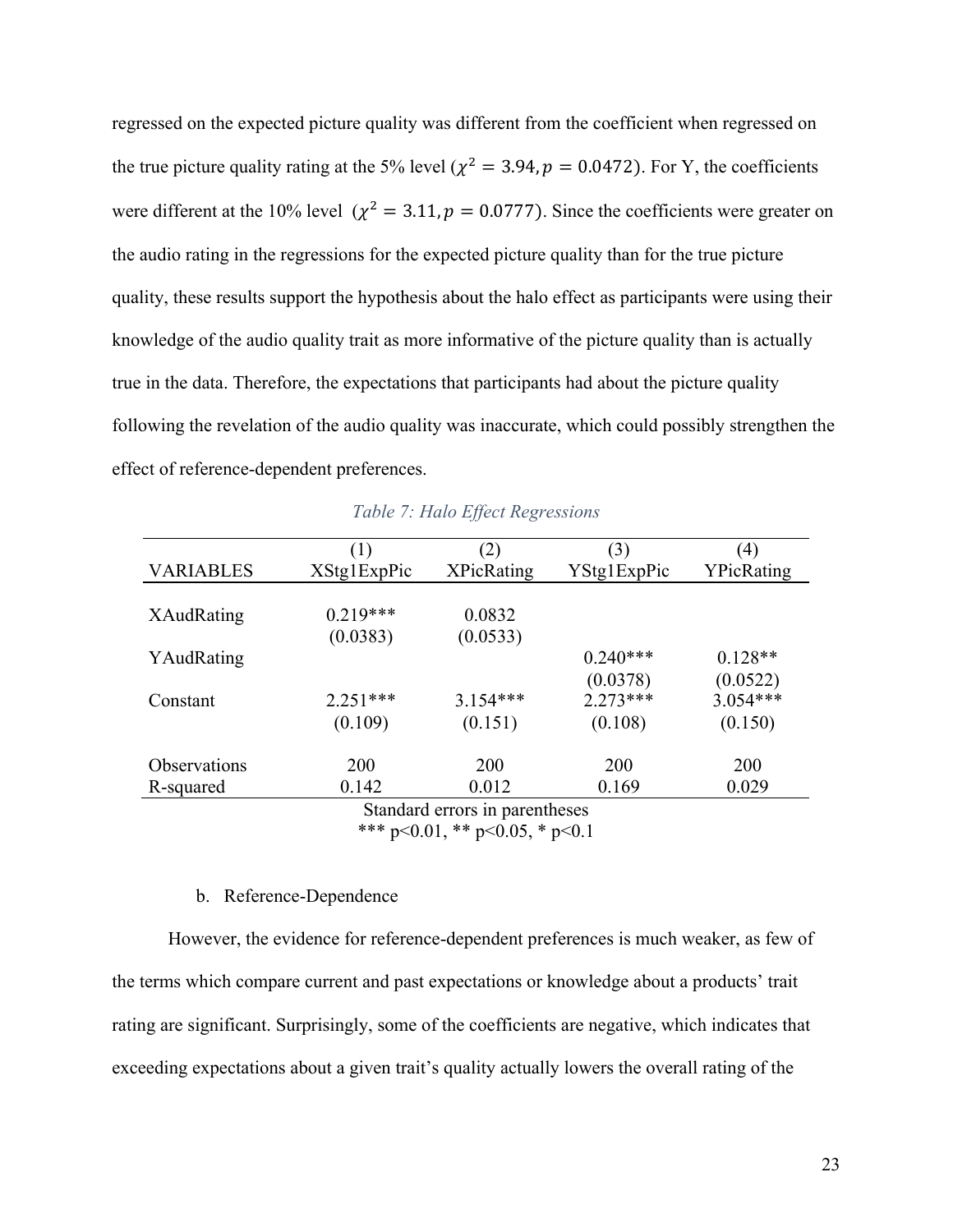product. Nevertheless, the reference-dependent term for the audio quality is significant at the 5% level in both regressions 4 and 5. These terms indicate that when the amount by which the revealed audio quality exceeds prior expectations increases by 1 point, the overall product expectation increases by 1.932 points for the former regression and by 2.047 points for the latter. Therefore, there is a small amount of support for the hypothesis regarding reference-dependent preferences.

|                       | (1)          | (2)                                         | (3)            | (4)            | (5)            | (6)            |
|-----------------------|--------------|---------------------------------------------|----------------|----------------|----------------|----------------|
| <b>VARIABLES</b>      |              | XStg1ExpOv YStg1ExpOv XStg2ExpOv XStg2ExpOv |                |                | YStg2ExpOv     | YStg2ExpOv     |
| Product               | X            | Y                                           | X              | X              | Y              | Y              |
| Stage                 | $\mathbf{1}$ | $\mathbf{1}$                                | $\overline{c}$ | $\overline{2}$ | $\overline{c}$ | $\overline{c}$ |
| Is PicRating known?   | No           | No                                          | Yes            | No             | Yes            | No             |
|                       |              |                                             |                |                |                |                |
| <b>XAudRating</b>     | $1.601**$    |                                             | $-0.250$       | 0.412          |                |                |
|                       | (0.648)      |                                             | (0.908)        | (1.208)        |                |                |
| XStg1ExpPic           | 5.898***     |                                             |                |                |                |                |
|                       | (0.964)      |                                             |                |                |                |                |
| <b>XAudChange</b>     | $-0.0528$    |                                             | 0.120          | $1.932**$      |                |                |
|                       | (0.476)      |                                             | (0.661)        | (0.949)        |                |                |
| <b>XStg1PicChange</b> | $-0.181$     |                                             | 0.487          | $-0.00183$     |                |                |
|                       | (0.482)      |                                             | (0.639)        | (0.999)        |                |                |
| YAudRating            |              | 0.918                                       |                |                | $-1.791$       | 0.436          |
|                       |              | (0.656)                                     |                |                | (1.253)        | (0.867)        |
| YStg1ExpPic           |              | $7.108***$                                  |                |                |                |                |
|                       |              | (0.914)                                     |                |                |                |                |
| YAudChange            |              | 0.456                                       |                |                | $2.047**$      | 0.846          |
|                       |              | (0.469)                                     |                |                | (1.017)        | (0.596)        |
|                       |              | $-0.872*$                                   |                |                | $-1.574$       | $-0.139$       |
| <b>YStg1PicChange</b> |              |                                             |                |                |                |                |
|                       |              | (0.467)                                     |                |                | (1.068)        | (0.573)        |
| <b>XPicRating</b>     |              |                                             | $5.024***$     |                |                |                |
|                       |              |                                             | (1.575)        |                |                |                |
| <b>XStg2PicChange</b> |              |                                             | $-0.967$       | $-3.268*$      |                |                |
|                       |              |                                             | (1.353)        | (1.932)        |                |                |
| XStg2ExpPic           |              |                                             |                | $7.352***$     |                |                |
|                       |              |                                             |                | (1.964)        |                |                |
| YPicRating            |              |                                             |                |                | 8.039***       |                |
|                       |              |                                             |                |                | (2.354)        |                |
| <b>YStg2PicChange</b> |              |                                             |                |                | $-4.906***$    | $-1.839$       |
|                       |              |                                             |                |                | (1.823)        | (1.198)        |
| YStg2ExpPic           |              |                                             |                |                |                | $6.685***$     |
|                       |              |                                             |                |                |                | (1.404)        |
| Constant              | 35.86***     | $33.16***$                                  | 42.87***       | 34.49***       | $36.87***$     | $36.18***$     |
|                       | (2.919)      | (2.770)                                     | (4.770)        | (6.334)        | (7.559)        | (4.009)        |
|                       |              |                                             |                |                |                |                |
| Observations          | 200          | 200                                         | 134            | 66             | 66             | 134            |
| R-squared             | 0.351        | 0.379                                       | 0.201          | 0.444          | 0.252          | 0.358          |

*Table 8: Reference-Dependence Regressions*

Standard errors in parentheses. Bold variable name if reference-dependent term. \*\*\* p<0.01, \*\* p<0.05, \* p<0.1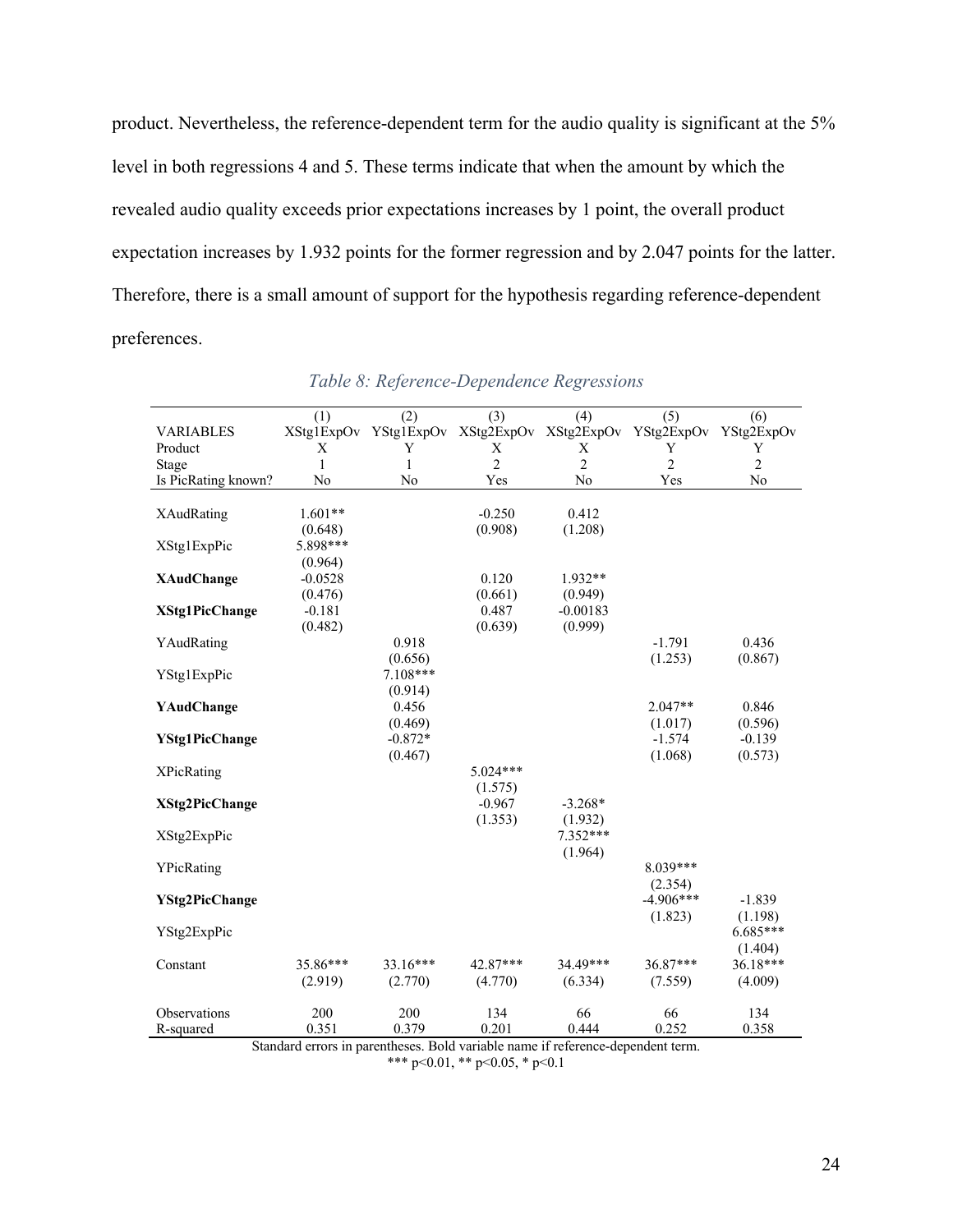## c. Loss Aversion

The evidence for loss aversion is slightly stronger. Of the 16 different loss averse interaction, 11 of them are positive, and none of the 5 negative terms are significant. Of the 11 positive terms though, only 2 are significant. These terms correspond to the loss aversion about the audio quality ratings in regressions 2 and 3 in the table 9. For the coefficient in 2 on YAudLossChange, this means that if the audio quality is revealed to be an extra point below (rather than above expectations), the reference-dependent term's effect increases by 2.138 additional points. Similarly, for the coefficient in 3 on XAudLossChange, this means that this negative revelation affects overall ratings in stage 2 by 3.095 additional points compared to a positive revelation of equivalent size. Overall, these results suggest there is some evidence that the change in expectations about the audio quality between the prior stage and stage 1 affect not only the stage 1 overall expectations, but also the second stage expectations. However, these outcomes do lack consistency, and it seems somewhat counterintuitive that there are significant results for a change in expectations between the prior stage and stage 1 present in the stage 2 regressions when there are insignificant results regarding the more recent change in expectations about the picture quality between stages 1 and 2.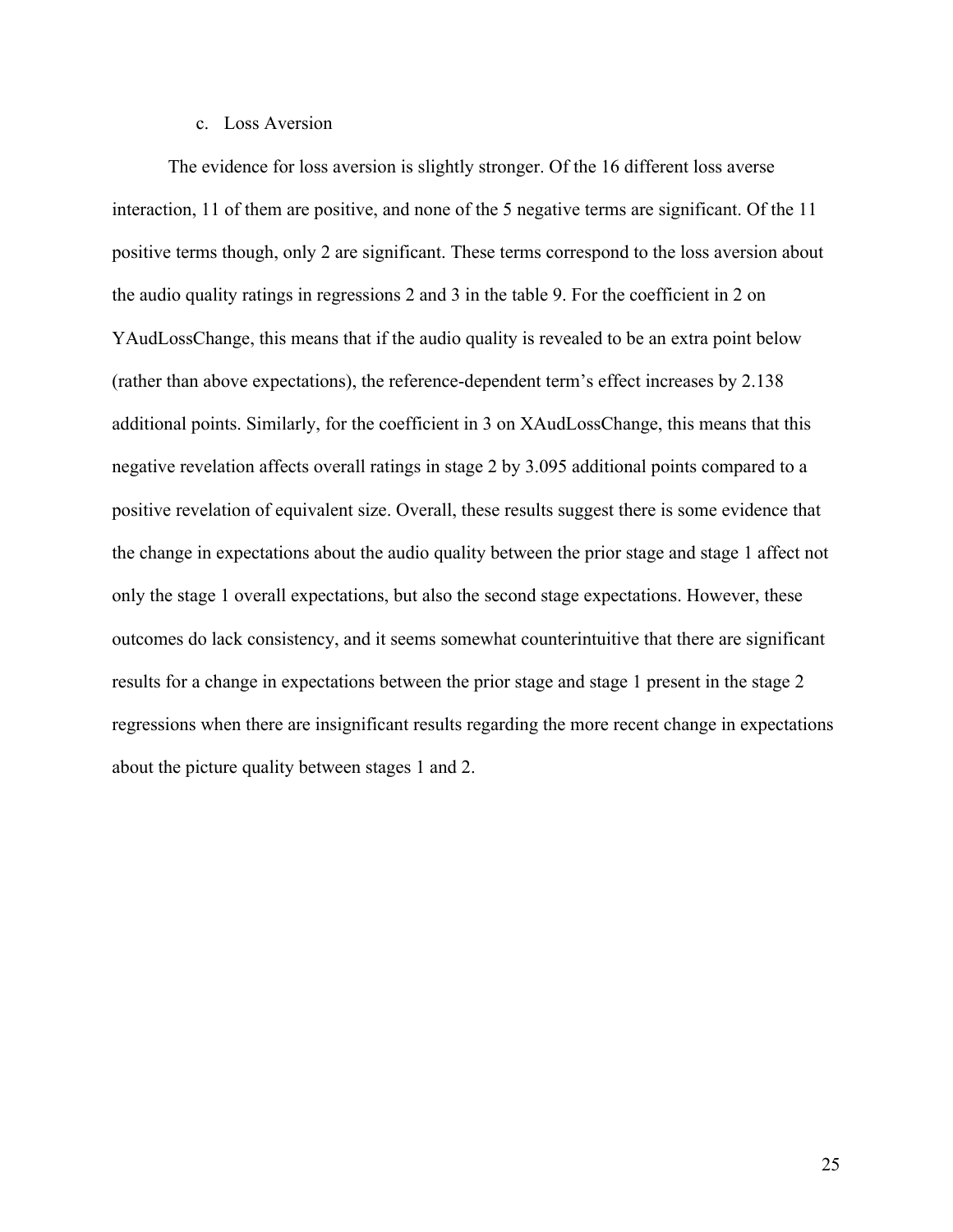| <b>VARIABLES</b>          | (1)<br>XStg1ExpOv   | (2)<br>YStg1ExpOv | (3)<br>XStg2ExpOv   | (4)<br>XStg2ExpOv | (5)<br>YStg2ExpOv | (6)<br>YStg2ExpOv |
|---------------------------|---------------------|-------------------|---------------------|-------------------|-------------------|-------------------|
| Product                   | Х                   | Y                 | Х                   | Х                 | Y                 | Y                 |
| Stage                     | 1                   | $\mathbf{1}$      | $\overline{c}$      | $\overline{2}$    | $\overline{2}$    | $\sqrt{2}$        |
| Is PicRating known?       | No                  | No                | Yes                 | No                | Yes               | No                |
|                           |                     |                   |                     |                   |                   |                   |
| XAudRating                | $1.596**$           |                   | $-0.111$            | 0.849             |                   |                   |
|                           | (0.647)             |                   | (0.926)             |                   |                   |                   |
| XStg1ExpPic               | $5.730***$          |                   |                     | (1.252)           |                   |                   |
|                           | (0.980)             |                   |                     |                   |                   |                   |
| XAudChange                | $-0.437$            |                   | $-1.289$            | $-0.0169$         |                   |                   |
|                           |                     |                   |                     |                   |                   |                   |
| <b>XAudLossChange</b>     | (0.712)<br>0.787    |                   | (0.970)<br>3.095*   | (1.708)<br>3.305  |                   |                   |
|                           |                     |                   |                     |                   |                   |                   |
| XStg1PicChange            | (1.121)<br>$-1.278$ |                   | (1.582)<br>$-0.120$ | (2.386)<br>2.222  |                   |                   |
|                           |                     |                   | (1.296)             |                   |                   |                   |
| <b>XStg1PicLossChange</b> | (0.928)             |                   | 1.295               | (1.790)           |                   |                   |
|                           | 1.802               |                   |                     | $-4.030$          |                   |                   |
|                           | (1.246)             |                   | (1.738)             | (2.513)           |                   |                   |
| YAudRating                |                     | 0.712             |                     |                   | $-2.196$          | 0.364             |
|                           |                     | (0.657)           |                     |                   | (1.404)           | (0.874)           |
| YStg1ExpPic               |                     | 7.066***          |                     |                   |                   |                   |
|                           |                     | (0.913)           |                     |                   |                   |                   |
| YAudChange                |                     | $-0.427$          |                     |                   | 0.489             | $-0.0514$         |
|                           |                     | (0.644)           |                     |                   | (1.675)           | (0.807)           |
| YAudLossChange            |                     | 2.138*            |                     |                   | 3.359             | 2.225             |
|                           |                     | (1.132)           |                     |                   | (2.815)           | (1.432)           |
| YStg1PicChange            |                     | $-1.817*$         |                     |                   | $-0.919$          | $-1.040$          |
|                           |                     | (1.016)           |                     |                   | (2.369)           | (1.256)           |
| <b>YStg1PicLossChange</b> |                     | 1.527             |                     |                   | $-0.788$          | 1.409             |
|                           |                     | (1.393)           |                     |                   | (3.455)           | (1.704)           |
| <b>XPicRating</b>         |                     |                   | $4.231**$           |                   |                   |                   |
|                           |                     |                   | (1.654)             |                   |                   |                   |
| XStg2PicChange            |                     |                   | 0.137               | $-3.333$          |                   |                   |
|                           |                     |                   | (1.472)             | (2.570)           |                   |                   |
| XStg2PicLossChange        |                     |                   | $-1.293$            | 0.333             |                   |                   |
|                           |                     |                   | (2.905)             | (3.776)           |                   |                   |
| XStg2ExpPic               |                     |                   |                     | 7.779***          |                   |                   |
|                           |                     |                   |                     | (1.994)           |                   |                   |
| YPicRating                |                     |                   |                     |                   | 9.005***          |                   |
|                           |                     |                   |                     |                   | (2.543)           |                   |
| YStg2PicChange            |                     |                   |                     |                   | $-5.185**$        | $-1.559$          |
|                           |                     |                   |                     |                   | (2.264)           | (1.417)           |
| YStg2PicLossChange        |                     |                   |                     |                   | $-0.921$          | $-0.455$          |
|                           |                     |                   |                     |                   | (2.987)           | (2.165)           |
| YStg2ExpPic               |                     |                   |                     |                   |                   | 6.298***          |
|                           |                     |                   |                     |                   |                   | (1.433)           |
| Constant                  | 37.70***            | 35.79***          | 47.04***            | 32.02***          | 36.06***          | 39.43***          |
|                           | (3.213)             | (2.975)           | (5.392)             | (6.520)           | (7.853)           | (4.472)           |
|                           |                     |                   |                     |                   |                   |                   |
| Observations              | 200                 | 200               | 134                 | 66                | 66                | 134               |
| R-squared                 | 0.360               | 0.397             | 0.230               | 0.482             | 0.271             | 0.376             |

# *Table 9: Loss Aversion Regressions*

Standard errors in parentheses. Bold variable name if loss averse interaction term. \*\*\* p<0.01, \*\* p<0.05, \* p<0.1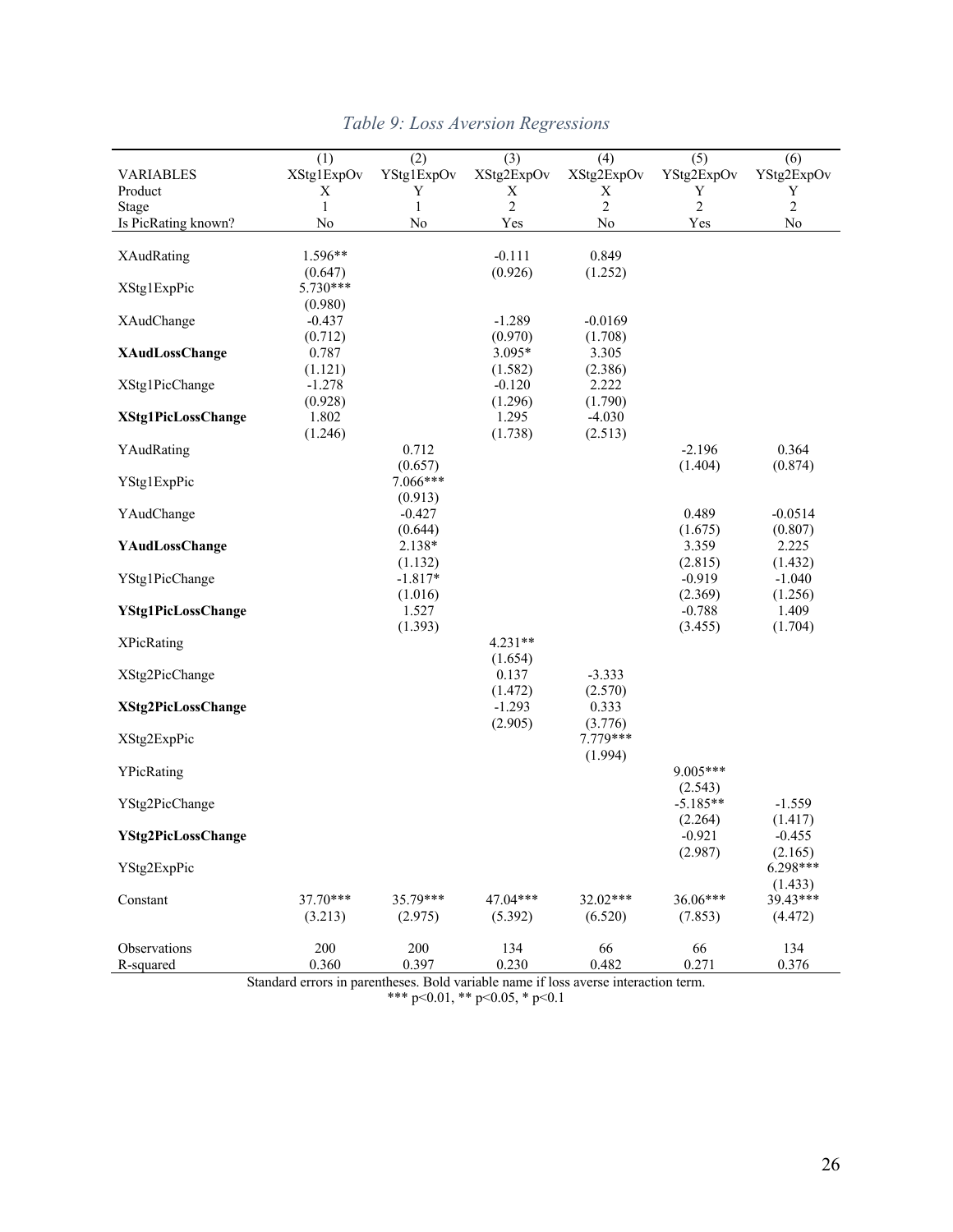#### d. Other versus Self Reveal

There are no significant results that support the hypotheses regarding how the effectiveness of revealing the picture quality of X versus Y depends on how the audio quality compared to expectations of it. It was hypothesized that when both X and Y had audio quality ratings that were below expectations about them that it would be more effective to reveal the rating for X. While this was true as revealing the value of Y as opposed to X decreased the probability that X would be given an overall rating that was higher in the final stage by 4.5 percentage points, this effect was not significant. For each of the other three scenarios about how the audio quality ratings for X and Y compared to expectations about these values it was hypothesized that it would be more effective to reveal the value of Y. However, the only case where this was true was when X did better than expectations and Y did worse than expectations. In this situation, revealing the picture quality for  $Y$  as opposed to  $X$  increased the effectiveness by 6.6 percentage points, but again, this effect was insignificant. While this lack of significant results does weaken the model, the hypotheses about the effectiveness of each of the types of revelations were developed based specifically on the significance of the reference-dependence terms about the stage 2 picture quality which correspond to the coefficients on XStg2PicChange, XStg2PicLossChange, YStg2PicChange, and YStg2PicLossChange in regressions 3,4,5, and 6 in table 9. Given the unreliability of those results, the lack of results here should be expected.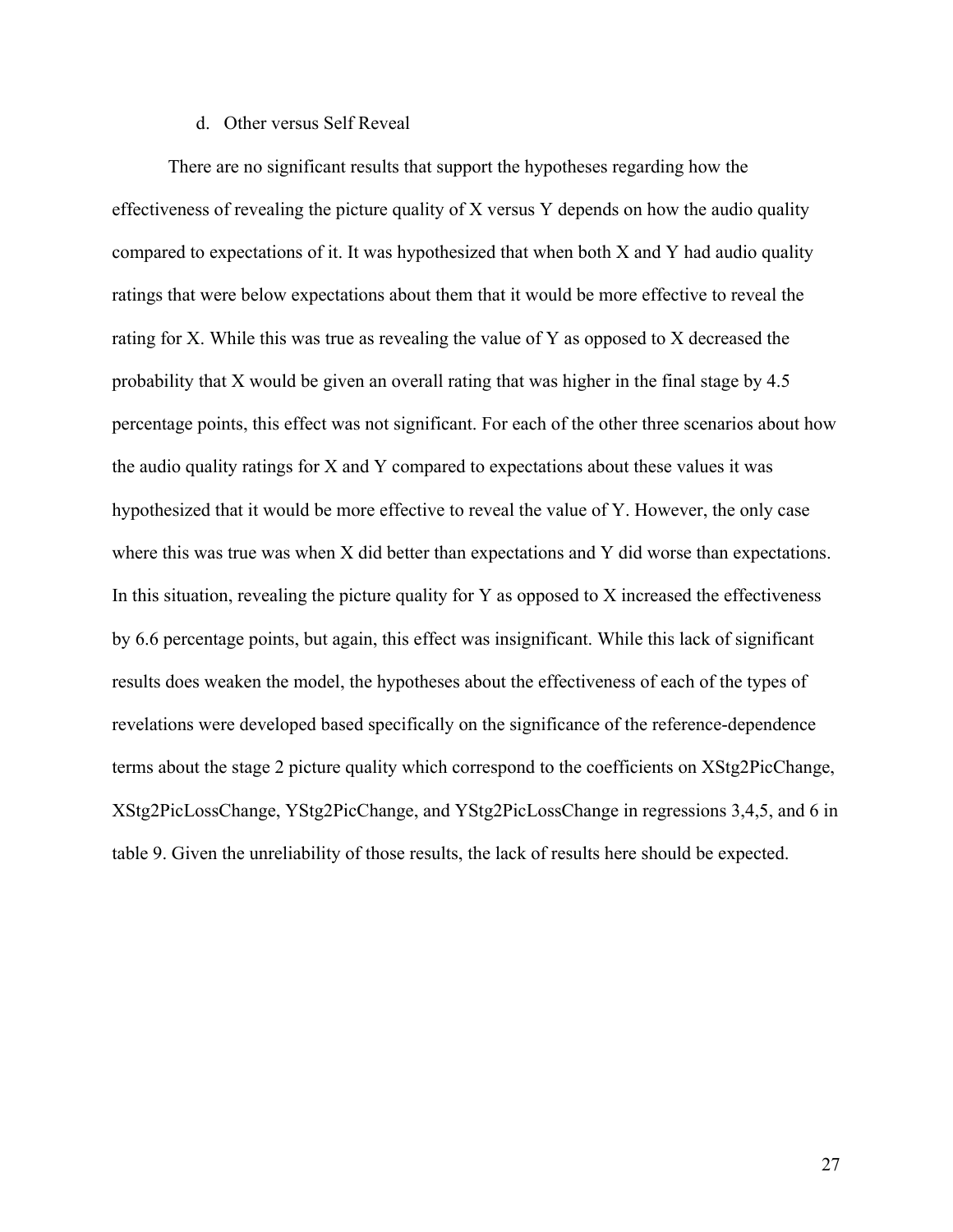|                                        | (1)          | (2)          | (3)          | (4)      |  |  |
|----------------------------------------|--------------|--------------|--------------|----------|--|--|
| <b>VARIABLES</b>                       | Higher       | Higher       | Higher       | Higher   |  |  |
| XAud Compared                          | <b>Below</b> | <b>Below</b> | Above        | Above    |  |  |
| to Prior                               |              |              |              |          |  |  |
| <b>YAud Compared</b>                   | <b>Below</b> | Above        | <b>Below</b> | Above    |  |  |
| to Prior                               |              |              |              |          |  |  |
|                                        |              |              |              |          |  |  |
| Other                                  | $-0.184$     | $-0.716$     | 0.270        | $-0.714$ |  |  |
|                                        | (0.608)      | (1.165)      | (0.655)      | (0.523)  |  |  |
| Constant                               | $-0.268$     | $-1.482***$  | 0.241        | 0.154    |  |  |
|                                        | (0.368)      | (0.495)      | (0.403)      | (0.278)  |  |  |
| Observations                           | 48           | 37           | 41           | 74       |  |  |
| Standard errors in parentheses         |              |              |              |          |  |  |
| *** $p<0.01$ , ** $p<0.05$ , * $p<0.1$ |              |              |              |          |  |  |

### *Table 10: Other versus Self Reveal Regressions*

#### e. Strategic Attribute Disclosure Neglect

There is strong evidence for strategic attribute disclosure neglect in the condition where the picture quality for Y was revealed and participants made estimates about the picture quality rating for X. To ensure that the ratings were in fact lower for those in the strategic condition, a ttest was run comparing the true picture quality ratings of X for those who randomly saw the value of Y versus those who strategically saw the value of Y. The picture quality rating was significantly lower for those in the strategic condition at the 1% level ( $\mu_{Random}$ 3.4000,  $\mu_{stragnetic} = 2.6875$ ,  $p = 0.0045$ ) indicating that it would have been rational for those in the strategic group to have lower estimates. In reality, those in the strategic group actually had *higher* estimates about the picture quality in this stage ( $\mu_{Random} = 2.9562$ ,  $\mu_{strageic} =$ 3.1263,  $p = 0.3906$ ). Though this difference was insignificant, if they had been rational, the strategic group should have had lower estimates, so these results suggest that participants failed to properly respond to the nature by which they are receiving the information in this condition.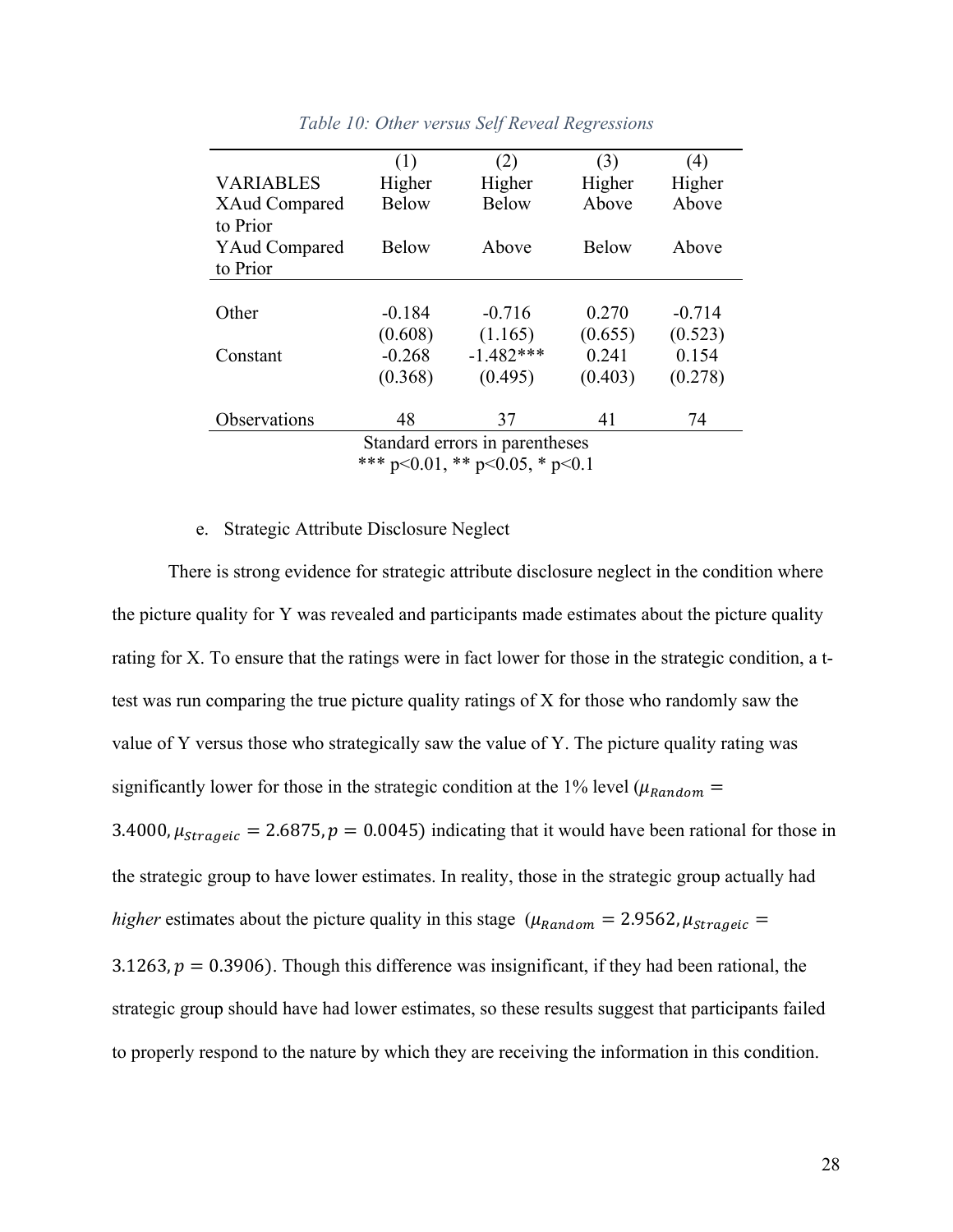The results for those who were revealed the picture quality of  $X$  and then made estimates about the picture quality of Y are more ambiguous. Again, there appears to be some irrationality in the estimates since those who received the value of X strategically should theoretically have higher estimates of the value of Y if they are rational since Y is less likely to be revealed the better it is. Yet the estimates of Y were actually slightly higher for those in the random condition  $(\mu_{Random} = 3.1715, \mu_{strageic} = 2.9771, p = 0.1403)$ . While the data about the true picture quality do show that the mean rating for Y was slightly higher for those in the strategic condition, this difference is insignificant, making conclusions on the rationality of this group harder to judge ( $\mu_{Random} = 3.4259$ ,  $\mu_{strageic} = 3.4750$ ,  $p = 0.7433$ ). However, the general pattern of these results also support the hypothesis that consumers were neglecting the nature of the information revelation as they were not intuiting the strategy behind the "firm's" decision to display one product's attribute while withholding the other, since they did not properly adjust their estimates about the rating for the unrevealed product.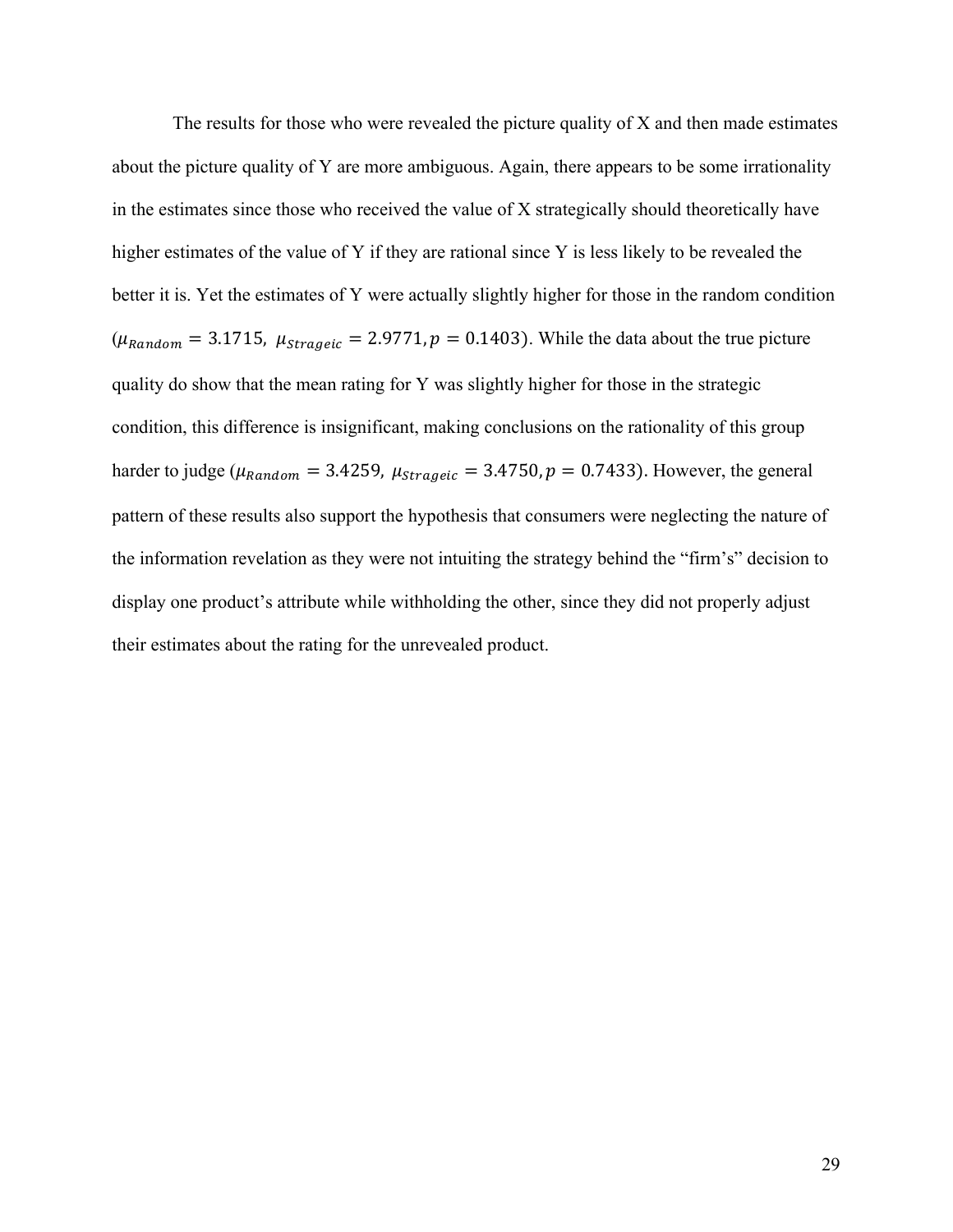| MeanRandom<br>MeanStrategic<br>p for mu (Ran) - mu (Strat) |                                 | MeanRandom<br>MeanStrategic                                | p for mu (Ran) - mu (Strat)   |  |  |
|------------------------------------------------------------|---------------------------------|------------------------------------------------------------|-------------------------------|--|--|
| XStg2ExpPic                                                | 2.9562<br>3.12625<br>.3906142   | XPicRating                                                 | 3.4<br>2.6875<br>.0045106     |  |  |
| N                                                          | 66                              | N                                                          | 66                            |  |  |
| MeanRandom<br>MeanStrategic<br>p for mu (Ran) - mu (Strat) |                                 | MeanRandom<br>MeanStrategic<br>p for mu (Ran) - mu (Strat) |                               |  |  |
| YStq2ExpPic                                                | 3.171481<br>2.977125<br>.140334 | YPicRating                                                 | 3.425926<br>3.475<br>.7432935 |  |  |
| N                                                          | 134                             | N                                                          | 134                           |  |  |

#### *Table 11: Strategic Attribute Disclosure Neglect T-tests*

#### 7. Limitations

There are three main areas of concern about this experiment. The first one was a design flaw—unfortunately, the specific prior expectations participants had about the audio and picture quality of a randomly chosen camcorder were not collected. Since they were originally presented with the overall distributions, it was expected that participants understood these and therefore would have simply mimicked the given distributions in their estimations. However, this is not necessarily true, and additionally, by just comparing their current estimations of a trait to the mean of the distribution for the reference-dependent term, this created perfect multicollinearity when trying to also include the true value of the trait in the loss aversion regressions. Therefore, a standard normal error term was included to allow for the potential for errors in their estimations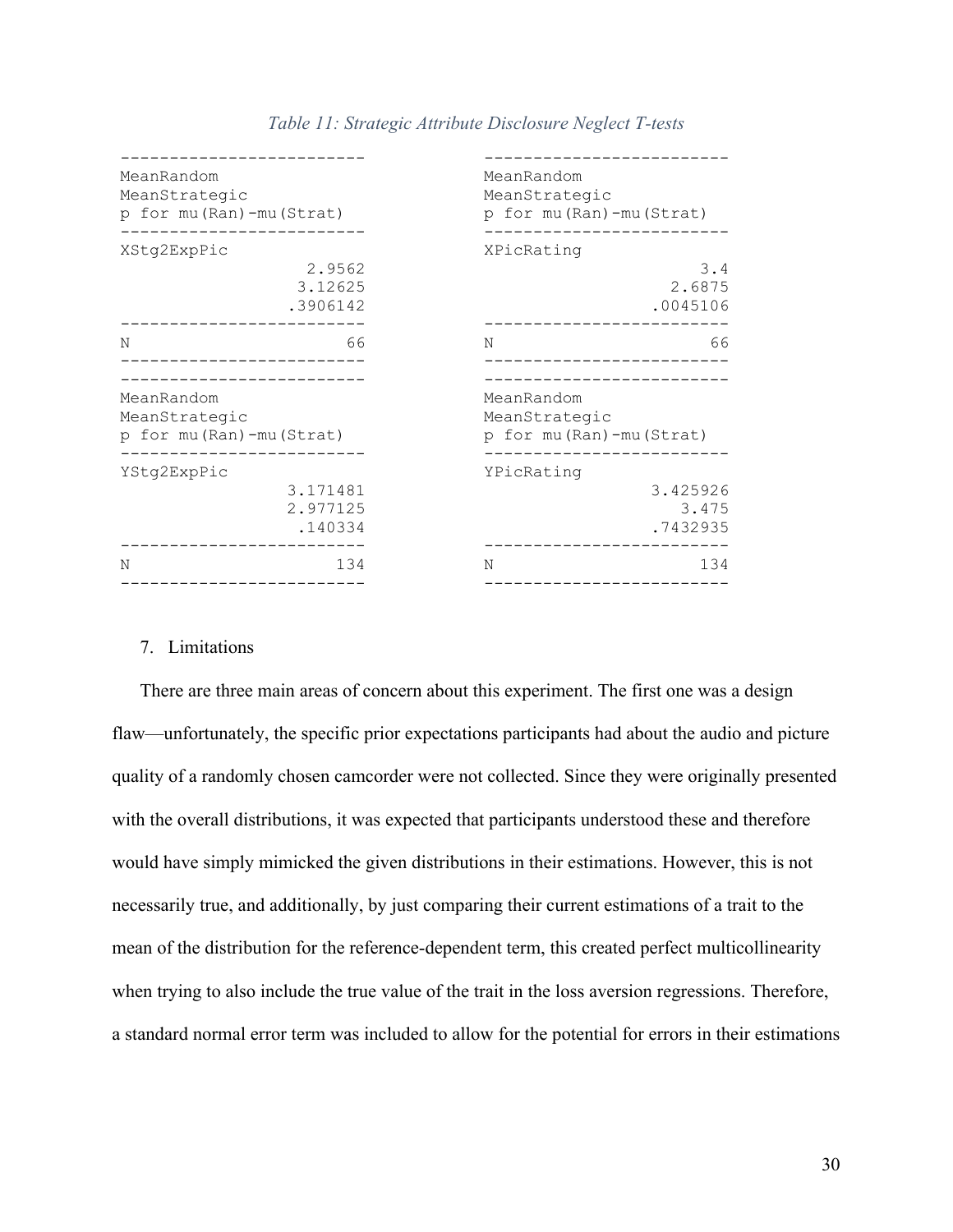and to correct for this multicollinearity. If future work collected their true estimations even after giving participants the distributions, this correction would be unnecessary.

Another area of concern is the true distributions of the audio and picture quality variables. Though products were rated on a 1-5 scaled for each of these traits, by chance, none of the camcorders received a 5 for their audio quality, and none received a 1 for their picture quality. Though the participants were shown these at the beginning of the experiment, they forgot or did not notice it since in their estimations, every participant estimated a non-zero probability that the picture quality was rated a 1 for at least one of their three estimations about picture quality ratings. This is evidence that perhaps future work should include the prior distributions at all stages of the experiment to ensure that if participants are not properly weighting this that it is due to the halo effect bias and not to simply forgetting or not noticing their prior information.

Finally, and most importantly, future research should try and illicit subjective measures of the overall rating. As of now, participants are trying to guess how the raters of the products' overall value may have been affected by their ratings of the individual traits. Therefore, they may be approaching it as a more analytical question and are just trying to be as accurate as possible. However, generally loss aversion is thought of as a subjective, emotional response to negative information. Therefore, if a more subjective measure of participants' overall ratings was elicited, there might be a greater loss averse effect. This might be done by obtaining their willingness to pay for both objects and then randomly giving one participant the object that they had indicated they were willing to pay more for. However, this was impossible in this experiment since Prolific Academic prohibits collecting the personally identifiable information (such as their address) that would have been necessary to do this.

#### 8. Implications

31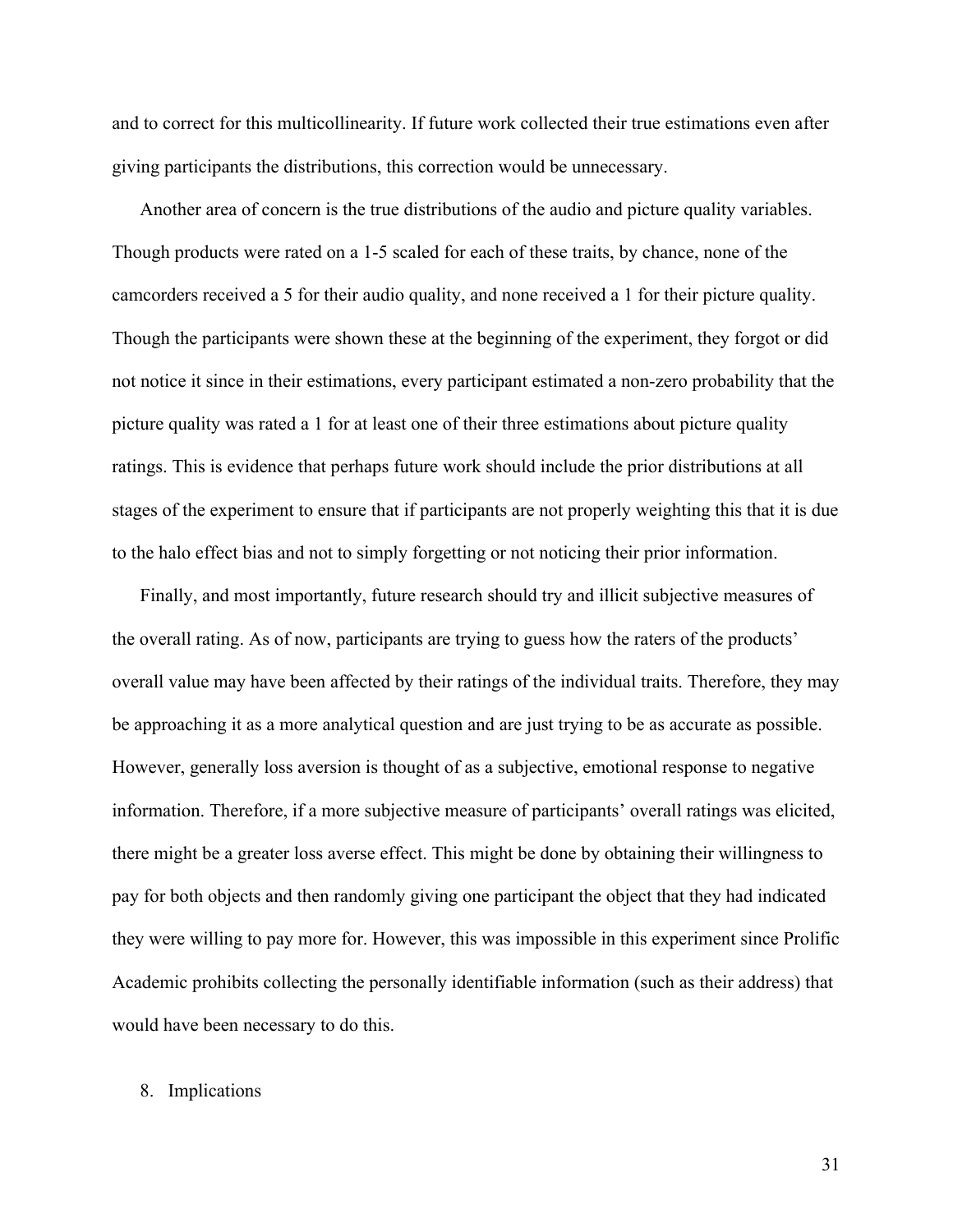The theory and results from this paper have clear marketing implications. Primarily, firms should pay close care to the initial impressions that consumers have formed about their products. While there are clear benefits when these perceptions are positive, it also comes with drawbacks that need to be considered. Namely, the halo effect means that consumers may have unrealistic expectations about other aspects of the product that could potentially be very damaging to the brand's overall image if they are not met given loss aversion. Therefore, brands may consider devoting even more of their advertising budgets towards negative advertising about their competitors as opposed to revealing or highlighting more aspects of their own product. Finally, the results on the strategic attribute disclosure neglect of participants is good news for advertisers looking to maximize the impact of their campaigns. If consumers did not exhibit this effect, it could attenuate the positive effects of being able to choose what information to highlight. However, the data presented suggest that consumers will not properly understand that they can learn information based on what firms strategically withhold. On behalf of the consumer, these results suggest that measures should be taken to ensure that when judging the quality of traits, these assessments are done in as independent of a manner as possible. Additionally, when firms have the opportunity to strategically disclose information, part of a rational consumer's response to this revelation should include making inferences about the information that was not revealed.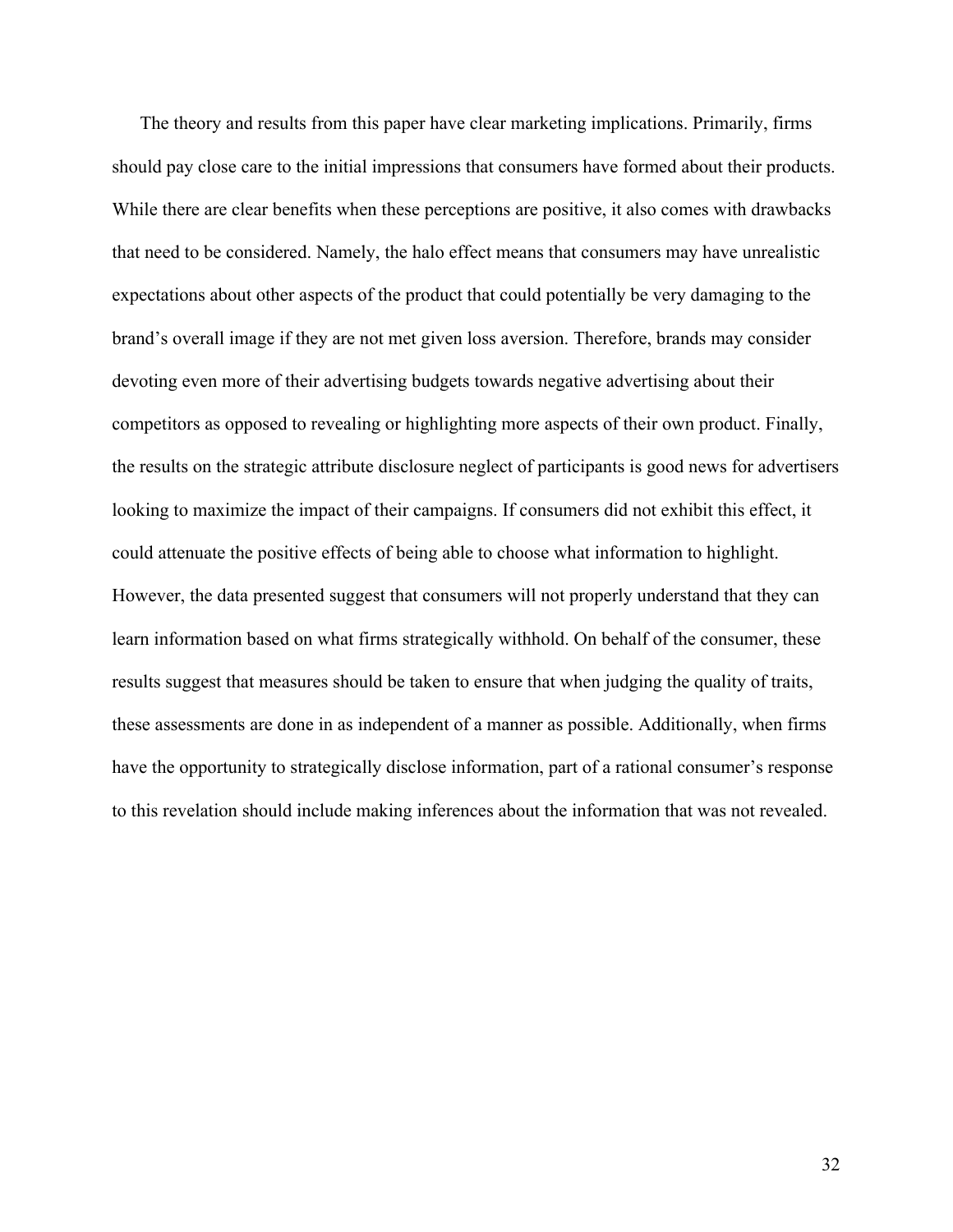#### Works Cited

- Barton, J., Castillo, M., & Petrie, R. (2016). Negative Campaigning, Fundraising, and Voter Turnout: A Field Experiment. *Journal of Economic Behavior and Organization*, *121*, 99– 113. http://dx.doi.org/10.1016/j.jebo.2015.10.007
- Brier, G. W. (1950). Verification of Forecasts Expressed in Terms of Probability. *Monthly Weather Review*, *78*, 1. https://doi.org/10.1175/1520- 0493(1950)078<0001:VOFEIT>2.0.CO;2
- Brown, A., & Fragiadakis, D. (2018). Can Individuals Correctly Respond to Strategic Attribute Disclosure? *Unpublished*. Retrieved from https://drive.google.com/file/d/1IyAQFhv\_UE7X4C\_IbXwKeNoh2tO7JBlA/view

- Cooper, W. H. (1981). Ubiquitous halo. *Psychological Bulletin*, *90*(2), 218–244. https://doi.org/10.1037/0033-2909.90.2.218
- Deversi, M., Ispano, A., & Schwardmann, P. (2018). *Spin Doctors: A Model and an Experimental Investigation of Vague Disclosure* (No. 7244). Retrieved from CESifo Group Munich website: https://ideas.repec.org/p/ces/ceswps/\_7244.html
- Dion, K., Berscheid, E., & Walster, E. (1972). What is beautiful is good. *Journal of Personality and Social Psychology*, *24*(3), 285–290. https://doi.org/10.1037/h0033731
- Fridkin, K. L., & Kenney, P. J. (2004). Do Negative Messages Work?: The Impact of Negativity on Citizens' Evaluations of Candidates. *American Politics Research*, *32*(5), 570–605. https://doi.org/10.1177/1532673X03260834
- Hardie, B. G. S., Johnson, E. J., Peter, & Fader, S. (2007). *Prinred in U S.I MODELING LOSS AVERSION AND REFERENCE DEPENDENCE EFFECTS ON BRAND CHOICE*.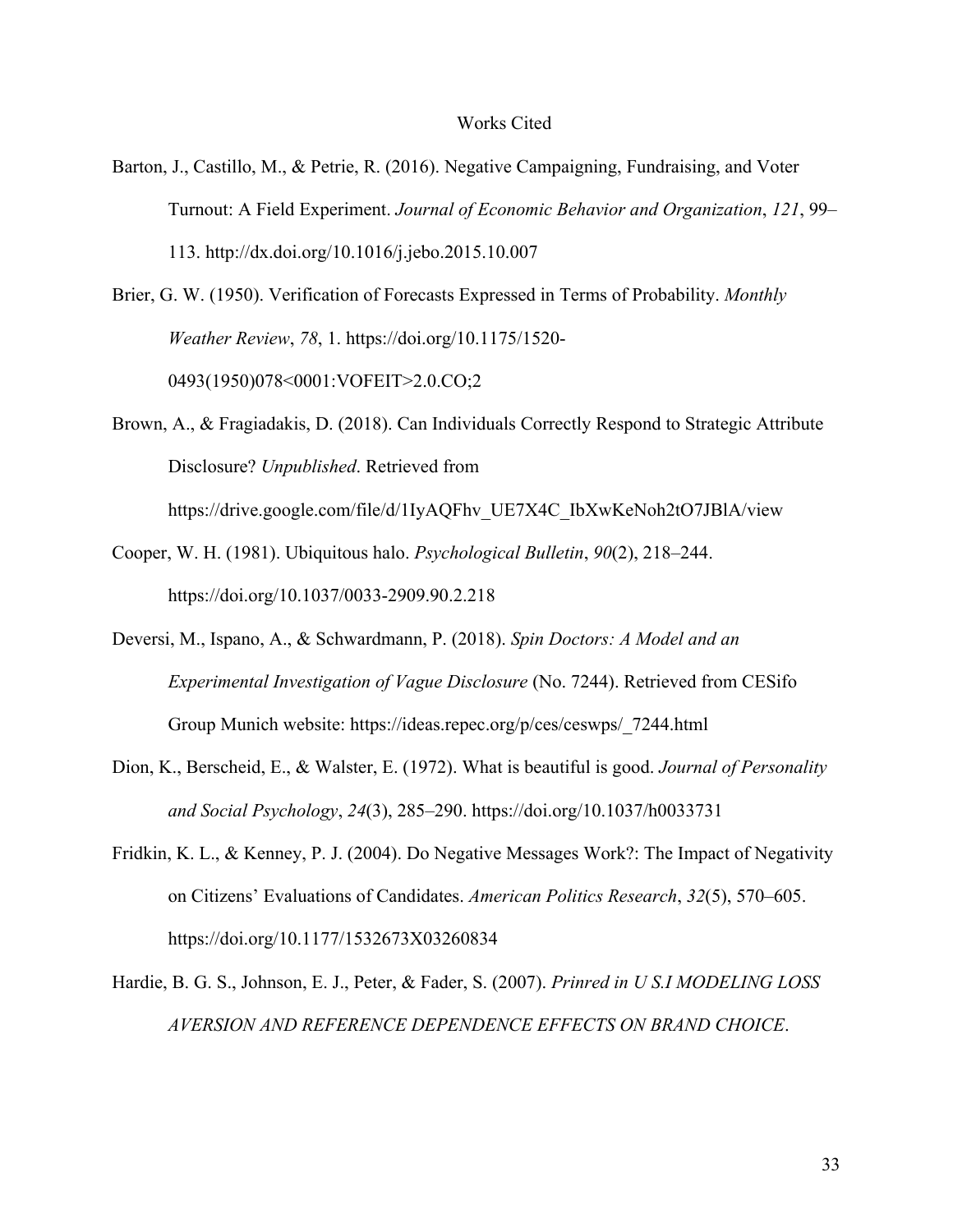- Kahneman, D., & Tversky, A. (1979). Prospect Theory: An Analysis of Decision under Risk. *Econometrica*, *47*(2), 263–291. https://doi.org/10.2307/1914185
- Kalwani, M. U., Yim, C. K., Rinne, H. J., & Sugita, Y. (1990). A Price Expectations Model of Customer Brand Choice. *Journal of Marketing Research*, *27*(3), 251–262. https://doi.org/10.2307/3172584
- Koehler, J. J., & Mercer, M. (2009). Selection Neglect in Mutual Fund Advertisements. *Management Science*, *55*(7), 1107–1121. https://doi.org/10.1287/mnsc.1090.1013
- Kőszegi, B., & Rabin, M. (2006). A Model of Reference-Dependent Preferences. *The Quarterly Journal of Economics*, *121*(4), 1133–1165.
- Landi, M. (2004). Negative campaigning and electoral competition ProQuest. Retrieved December 18, 2018, from https://search.proquest.com/docview/305144226
- Landy, D., & Sigall, H. (1974). Beauty is talent: Task evaluation as a function of the performer's physical attractiveness. *Journal of Personality and Social Psychology*, *29*(3), 299–304. https://doi.org/10.1037/h0036018
- Larsen, R. J., & Marx, M. L. (2017). *An Introduction to Mathematical Statistics and Its Applications* (6 edition). Boston: Pearson.
- Lau, R. R., Sigelman, L., & Rovner, I. B. (2015). The Effects of Negative Political Campaigns: A Meta-Analytic Reassessment. *The Journal of Politics*. Retrieved from https://www.journals.uchicago.edu/doi/10.1111/j.1468-2508.2007.00618.x
- MillerCoors sues Anheuser-Busch over corn syrup ads. (2019, March 22). Retrieved May 1, 2019, from KMGH website:

https://www.thedenverchannel.com/money/consumer/millercoors-sues-anheuser-buschover-misleading-corn-syrup-ads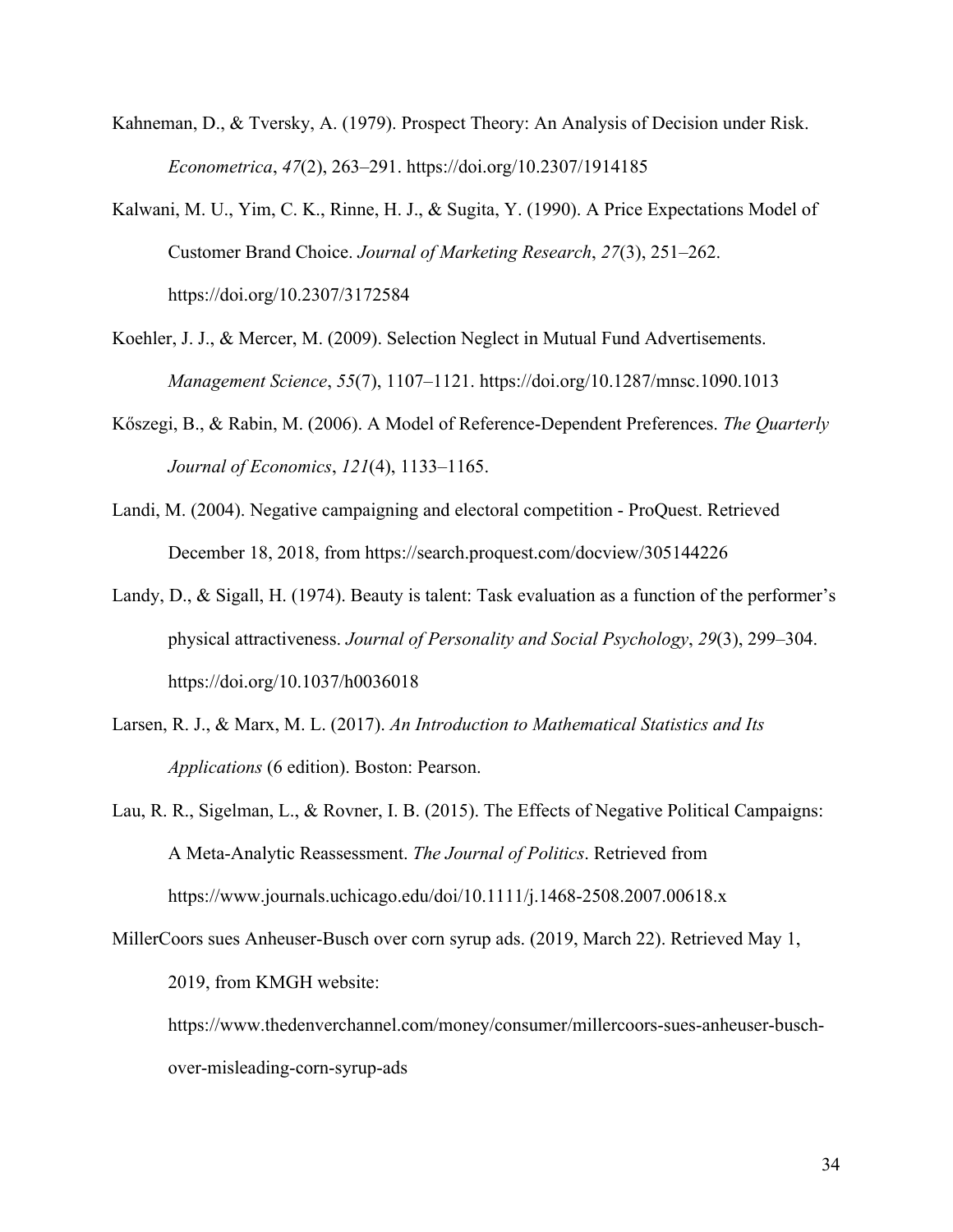- Rubenstein, L. (2018, October 30). 61% Increase in Volume of Negative Ads. Retrieved December 18, 2018, from Wesleyan Media Project website: http://mediaproject.wesleyan.edu/releases/103018/
- Thorndike, E. L. (1920). A constant error in psychological ratings. *Journal of Applied Psychology*, *4*(1), 25–29. https://doi.org/10.1037/h0071663
- Verhulst, B., Lodge, M., & Lavine, H. (2010). The Attractiveness Halo: Why Some Candidates are Perceived More Favorably than Others. *Journal of Nonverbal Behavior*, *34*(2), 111– 117. https://doi.org/10.1007/s10919-009-0084-z
- Versability. (2018, January 23). Top 10 Product Review Websites. Retrieved May 1, 2019, from Thought for Your Penny website: http://thoughtforyourpenny.com/lifestyle/top-10 product-review-websites/
- What We Do Consumer Reports. (n.d.). Retrieved May 1, 2019, from https://www.consumerreports.org/cro/about-us/what-we-do/index.htm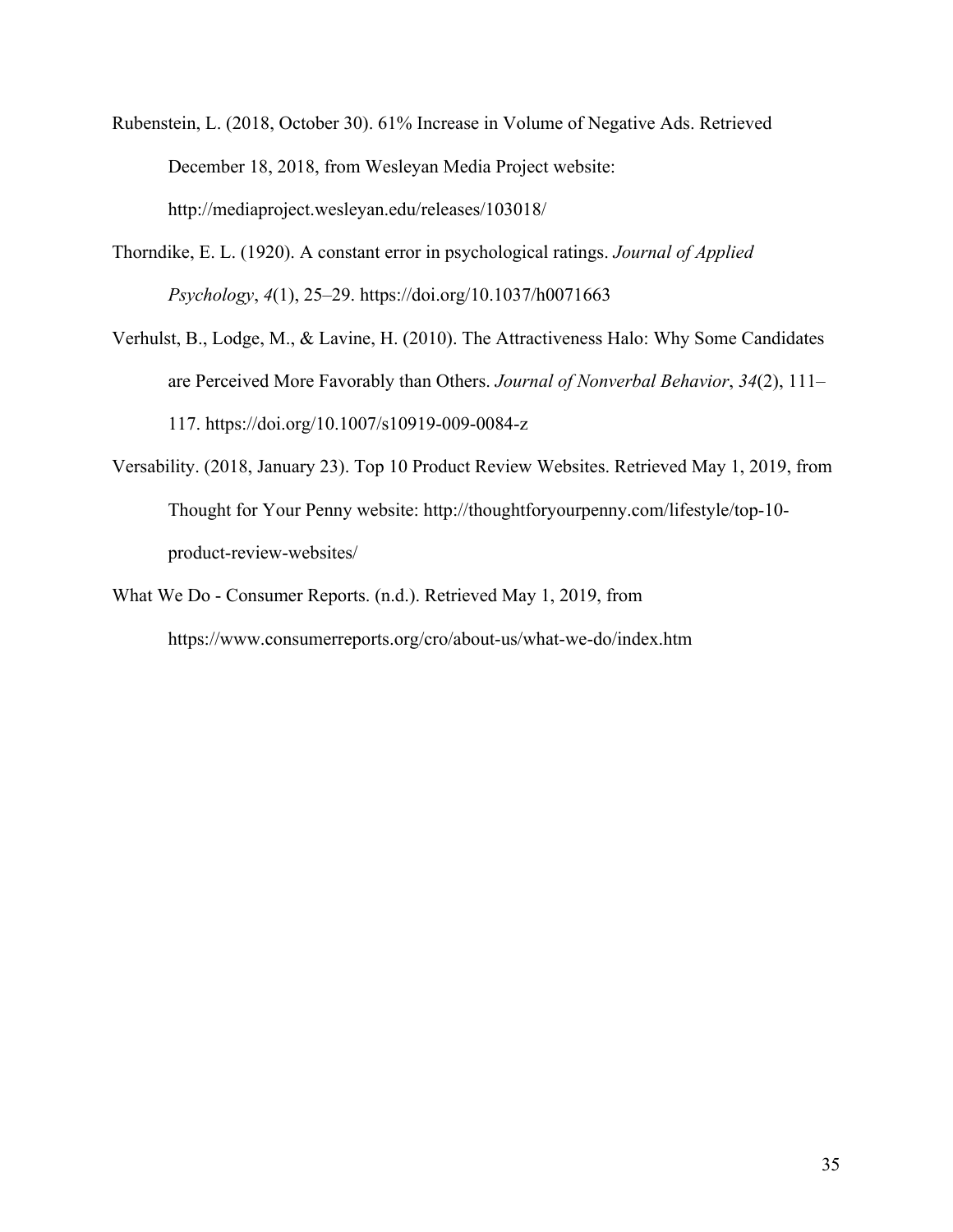# Appendix

# a. Summary Statistics

|                     | (1) | (2)       | (3)   | (4)              | (5)              |
|---------------------|-----|-----------|-------|------------------|------------------|
| <b>VARIABLES</b>    | N   | mean      | sd    | min              | max              |
|                     |     |           |       |                  |                  |
| <b>XPicRating</b>   | 200 | 3.370     | 0.870 | $\overline{c}$   | 5                |
| XAudRating          | 200 | 2.595     | 1.152 | 1                | 4                |
| YPicRating          | 200 | 3.390     | 0.843 | $\overline{c}$   | 5                |
| YAudRating          | 200 | 2.635     | 1.131 | 1                | $\overline{4}$   |
| XStg1ExpPic         | 200 | 2.820     | 0.670 | 1                | 4.500            |
| YStg1ExpPic         | 200 | 2.904     | 0.659 | 1.100            | 4.530            |
| Other               | 200 | 0.330     | 0.471 | $\boldsymbol{0}$ | 1                |
| Strategic           | 200 | 0.480     | 0.501 | $\mathbf{0}$     | $\mathbf{1}$     |
| AudPrior            | 200 | 2.419     | 0.982 | 0.256            | 5.069            |
| PicPrior            | 200 | 3.322     | 0.979 | $-0.0362$        | 5.971            |
| XStg1ExpOv          | 200 | 56.73     | 8.072 | 38               | 76               |
| YStg1ExpOv          | 200 | 56.68     | 8.095 | 38.95            | 75.55            |
| XStg2ExpOv          | 200 | 58.28     | 8.388 | 38.60            | 78               |
| YStg2ExpOv          | 200 | 57.66     | 8.143 | 38.65            | 76.85            |
| XStg2ExpPic         | 66  | 2.997     | 0.684 | 1.260            | 4.760            |
| YStg2ExpPic         | 136 | 3.059     | 0.743 | 1.150            | 4.700            |
| XAudChange          | 200 | 0.176     | 1.496 | $-4.069$         | 3.620            |
| YAudChange          | 200 | 0.216     | 1.486 | $-3.208$         | 3.460            |
| XStg1PicChange      | 200 | $-0.502$  | 1.263 | $-3.558$         | 3.866            |
| YStg1PicChange      | 200 | $-0.418$  | 1.198 | $-3.532$         | 2.916            |
| <b>XAudLoss</b>     | 200 | 0.425     | 0.496 | $\boldsymbol{0}$ | 1                |
| YAudLoss            | 200 | 0.445     | 0.498 | $\boldsymbol{0}$ | 1                |
| XStg1PicLoss        | 200 | 0.675     | 0.470 | $\boldsymbol{0}$ | $\mathbf{1}$     |
| YStg1PicLoss        | 200 | 0.610     | 0.489 | $\boldsymbol{0}$ | 1                |
| XAudLossChange      | 200 | $-0.532$  | 0.838 | $-4.069$         | $\boldsymbol{0}$ |
| YAudLossChange      | 200 | $-0.512$  | 0.775 | $-3.208$         | $\boldsymbol{0}$ |
| XStg1PicLossChange  | 200 | $-0.789$  | 0.890 | $-3.558$         | $\boldsymbol{0}$ |
| YStg1PicLossChange  | 200 | $-0.703$  | 0.877 | $-3.532$         | $\overline{0}$   |
| XStg2PicChange      | 200 | 0.475     | 0.991 | $-2.010$         | 3.410            |
| YStg2PicChange      | 200 | 0.211     | 0.925 | $-2.890$         | 2.900            |
| XStg2PicLossChange  | 200 | $-0.176$  | 0.338 | $-2.010$         | $\mathbf{0}$     |
| YStg2PicLossChange  | 200 | $-0.247$  | 0.478 | $-2.890$         | $\boldsymbol{0}$ |
| Higher              | 200 | 0.430     | 0.496 | $\boldsymbol{0}$ | 1                |
| <b>XBelowYBelow</b> | 200 | 0.240     | 0.428 | $\boldsymbol{0}$ | 1                |
| <b>XBelowYAbove</b> | 200 | 0.185     | 0.389 | $\boldsymbol{0}$ | $\mathbf{1}$     |
| <b>XAboveYBelow</b> | 200 | 0.205     | 0.405 | $\mathbf{0}$     | $\mathbf{1}$     |
| <b>XAboveYAbove</b> | 200 | 0.370     | 0.484 | $\boldsymbol{0}$ | $\mathbf{1}$     |
| <b>XPicChange</b>   | 66  | $-0.0132$ | 0.673 | $-2.010$         | 2.490            |
| YPicChange          | 136 | 0.232     | 0.826 | $-2.890$         | 2.440            |
|                     |     |           |       |                  |                  |

b. Payment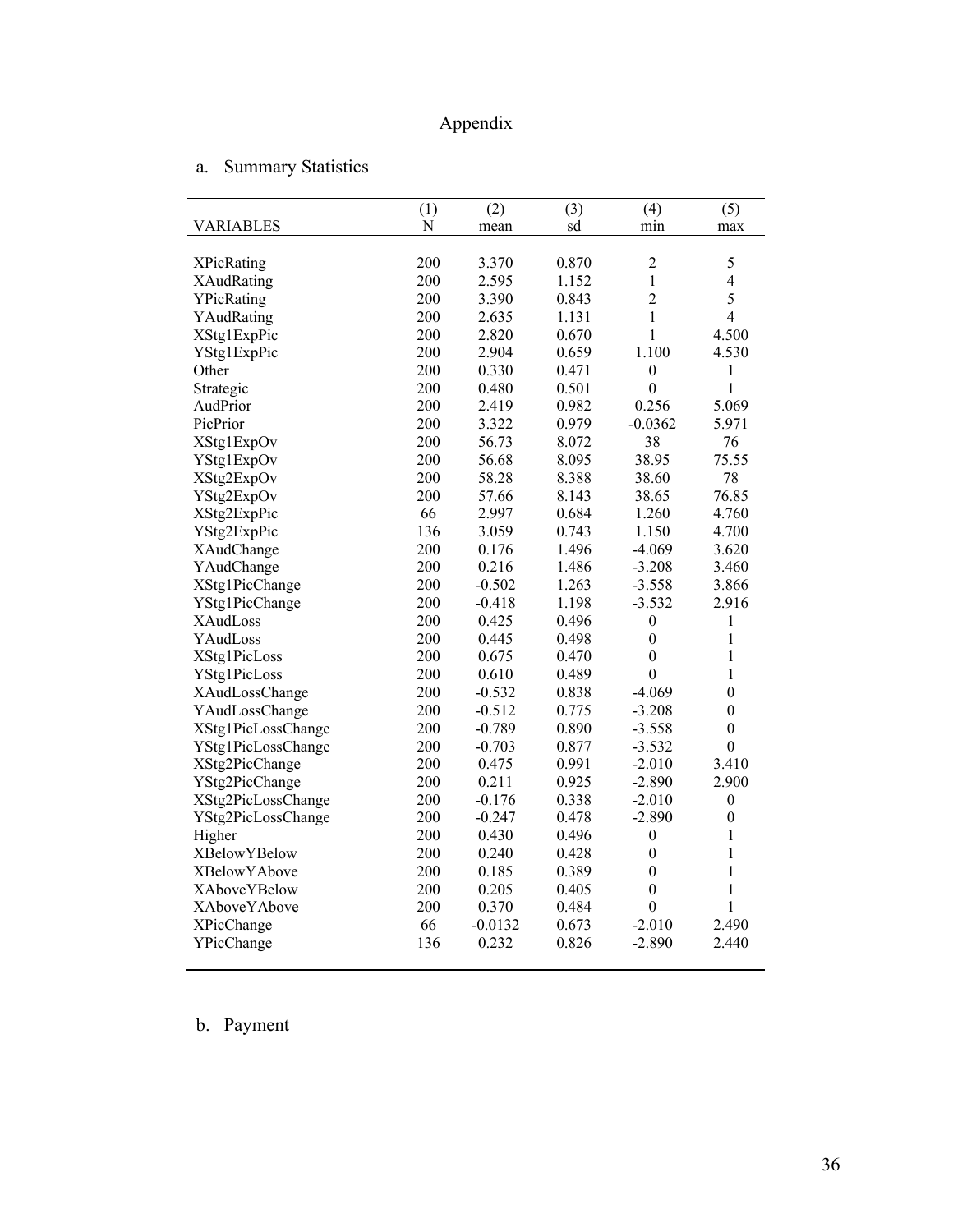In the survey itself, participants were told that they would earn the most money if their

estimations were as accurate as possible. Then, the following specific information was included

as a footnote that appeared on every page of the survey should they choose to look at it.

# **Overall Ratings**

Each time you make an estimate about the overall rating of a product, you will receive:

10 cents -  $0.25*$ sum for all rating options (((e-t) $\textdegree$ 2)\*pe cents

Where:

- t is the midpoint of the true range that the product was rated within
- e is the midpoint of the range for rating option
- pe is the probability indicated that the rating is in the range

For example:

If the product received a rating of 72, then t=73 (halfway between 71 and 75).

If you indicated there was a 100% chance the product was in the 71-75 range, you would receive:  $10-0.25*((73-73)^{2*1})=10-0.25*(0^2*1)=10$ 

If you indicated there was a 100% chance the product was in the 76-80 range, you would receive:  $10-0.25((78-73)^{2*1})=10-0.25(25)=3.75$ 

If you indicated there was a 33% chance the product was in the 66 to 70 range, 34% chance it was in the 71 to 75 range, and a 33% chance it was in the 76 to 80 range, you would receive  $10-0.25*((68-73)^{2*}.33+(73-73)^{2*}.34+(78-73)^{2*}.33)=10-0.25*(8.25+0+8.25)=5.875$ 

# **Trait Ratings**

Each time you make an estimate about the trait rating of a product, you will receive:

10 cents - 4\*sum for all rating options  $(((e-t)^2))^*$ pe cents

Where:

- t is the true rating of the product for that trait
- e is the estimated rating
- pe is the probability indicated that the rating is equal to e

For example:

If the product received a rating of 4 for its picture quality.

If you indicated there was a 100% chance it got a 4, you would receive:  $10-4*((4-4)^{2*1})=10-4*0=10$ 

If you indicated there was a 100% chance it got a 5, you would receive:  $10-4*((5-4)^{2*1})=10-4*1=6$ 

If you indicated there was a 10% chance of a 2, 20% chance of a 3, a 40% chance of a 4, and a 30% chance of a 5, you would receive:

 $10-4*((2-4)^{2}*0.1+(3-4)^{2}*0.2+(4-4)^{2}*0.4+(5-4)^{2}*0.3)=10-4*(0.4+0.2+0.3)=10-4*0.9=6.4$ 

**Notes**